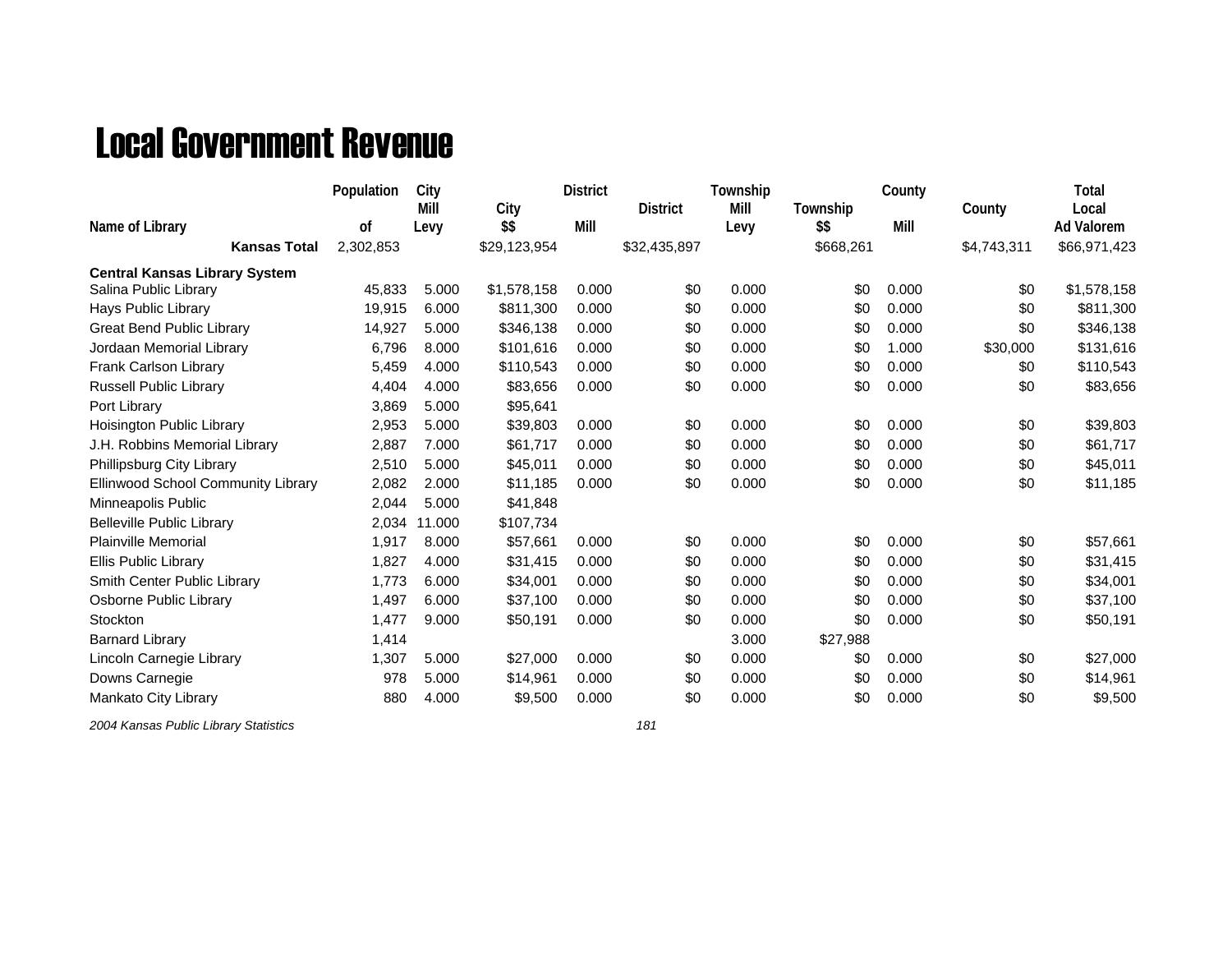|                                      | Population | City        |              | <b>District</b> |                 | Township |           | County |             | Total             |
|--------------------------------------|------------|-------------|--------------|-----------------|-----------------|----------|-----------|--------|-------------|-------------------|
|                                      |            | Mill        | City         |                 | <b>District</b> | Mill     | Township  |        | County      | Local             |
| Name of Library                      | 0f         | Levy        | \$\$         | Mill            |                 | Levy     | \$\$      | Mill   |             | <b>Ad Valorem</b> |
| <b>Kansas Total</b>                  | 2,302,853  |             | \$29,123,954 |                 | \$32,435,897    |          | \$668,261 |        | \$4,743,311 | \$66,971,423      |
| <b>Central Kansas Library System</b> |            |             |              |                 |                 |          |           |        |             |                   |
| Independent Township                 | 816        | 0.000       | \$0          | 0.000           | \$0             | 3.000    | \$19,500  | 0.000  | \$0         | \$19,500          |
| Lang Memorial                        | 765        | 4.000       | \$12,997     | 0.000           | \$0             | 0.000    | \$0       | 0.000  | \$0         | \$12,997          |
| Randolph-Decker Pub. Lib.            | 721        | 13,800.     | \$13,800     | 0.000           | \$0             | 0.000    | \$0       | 0.000  | \$0         | \$13,800          |
| Logan Public Library                 | 566        | 3.000       | \$5,575      | 0.000           | \$0             | 0.000    | \$0       | 0.000  | \$0         | \$5,575           |
| Kanopolis Public Library             | 524        | 4.000       | \$5,033      | 0.000           | \$0             | 0.000    | \$0       | 0.000  | \$0         | \$5,033           |
| Glasco City Library                  | 509        | 5.000       | \$7,000      |                 |                 |          |           |        |             |                   |
| Cawker City Public Library           | 504        | 5.000       | \$8,259      | 0.000           | \$0             | 0.000    | \$0       | 0.000  | \$0         | \$8,259           |
| Kensington Community/School Library  | 492        | 3.000       | \$6,249      | 0.000           | \$0             | 0.000    | \$0       | 0.000  | \$0         | \$6,249           |
| Delphos Public Library               | 459        | 3.000       | \$3,989      | 0.000           | \$0             | 0.000    | \$0       | 0.000  | \$0         | \$3,989           |
| Jewell                               | 447        | 6.000       | \$7,213      | 0.000           | \$0             | 0.000    | \$0       | 0.000  | \$0         | \$7,213           |
| Glen Elder Library                   | 422        | 3.000       | \$6,054      | 0.000           | \$0             | 0.000    | \$0       | 0.000  | \$0         | \$6,054           |
| Lucas Public Library                 | 416        |             |              |                 |                 |          |           | 1.000  | \$1,561     |                   |
| <b>Gypsum Community Library</b>      | 401        | 3.000       | \$5,608      | 0.000           | \$0             | 0.000    | \$0       | 0.000  | \$0         | \$5,608           |
| Jamestown City Library               | 387        | 4.000       | \$3,348      | 0.000           | \$0             |          | \$600     | 0.000  | \$0         | \$3,948           |
| Scandia                              | 387        | 2.000       | \$2,411      |                 |                 |          |           |        |             |                   |
| <b>Otis Community Library</b>        | 316        | 2.000       | \$2,127      |                 |                 |          |           |        |             |                   |
| Sylvan Grove Public Library          | 310        | 6.000       | \$5,300      | 0.000           | \$0             | 0.000    | \$0       | 0.000  | \$0         | \$5,300           |
| <b>Courtland Community Library</b>   | 302        | 0.000       | \$0          | 0.000           | \$0             | 3.000    | \$4,500   | 0.000  | \$0         | \$4,500           |
| Mccracken Public Library             |            | 293 3,057.0 | \$1,610      | 0.000           | \$0             | ,264.00  | \$3,533   | 0.000  | \$0         | \$5,143           |
| Lebanon Community Library            | 279        | 6.000       | \$4,790      | 0.000           | \$0             | 0.000    | \$0       | 0.000  | \$0         | \$4,790           |
| Palco Public Library                 | 235        | 5.000       | \$4,229      | 0.000           | \$0             | 0.000    | \$0       | 0.000  | \$0         | \$4,229           |
| <b>Burr Oak City Library</b>         | 234        | 0.000       | \$0          | 0.000           | \$0             | 0.000    | \$0       | 2.000  | \$852       | \$852             |
| <b>Bison Community Library</b>       | 221        | 3.000       | \$2,051      | 0.000           | \$0             | 0.000    | \$0       | 0.000  | \$0         | \$2,051           |
| Kirwin City Library                  | 218        | 2.000       | \$1,707      | 0.000           | \$0             | 0.000    | \$0       | 0.000  | \$0         | \$1,707           |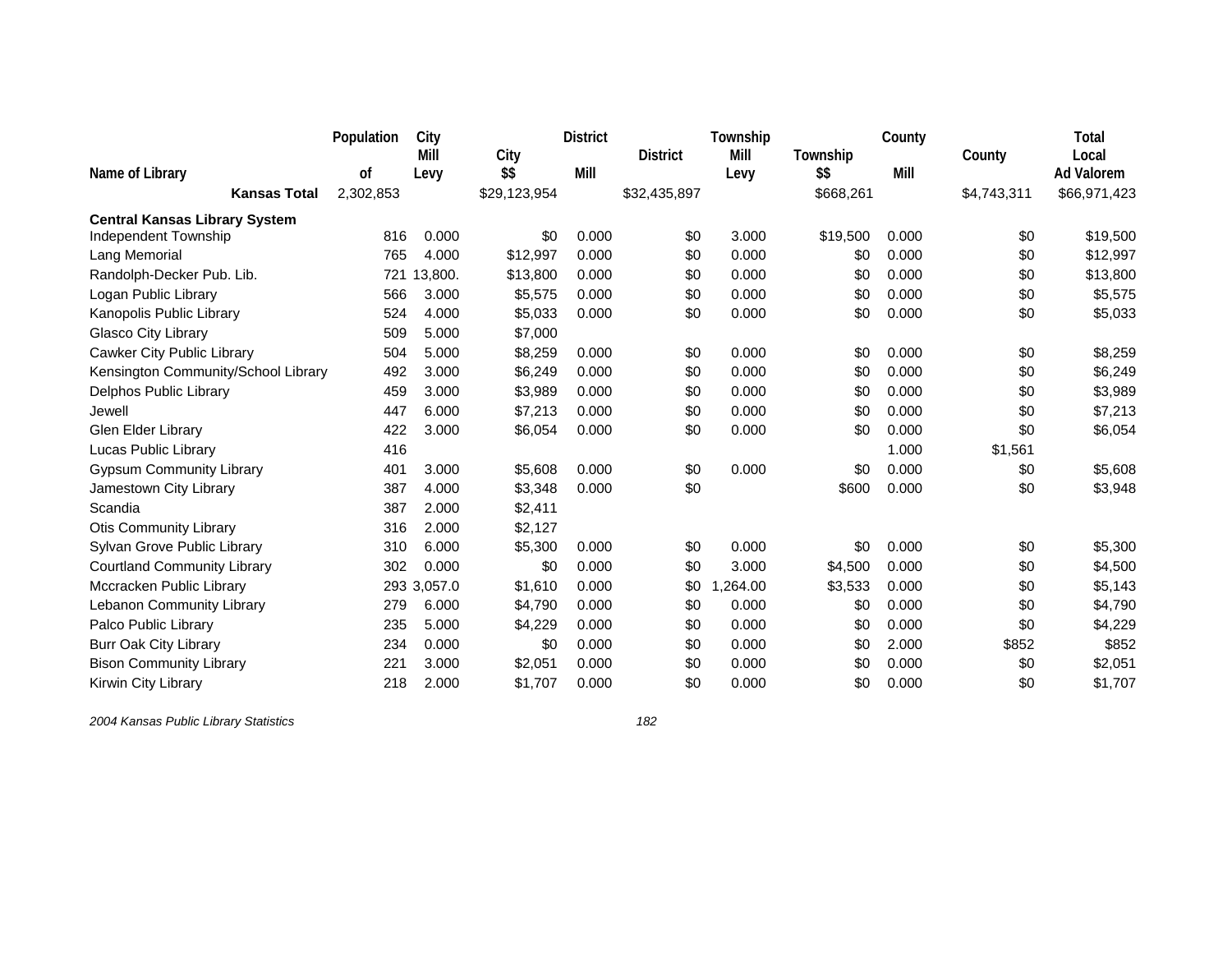|                                      | Population | City         |              | <b>District</b> |                 | Township     |                  | County |             | Total               |
|--------------------------------------|------------|--------------|--------------|-----------------|-----------------|--------------|------------------|--------|-------------|---------------------|
| Name of Library                      | οt         | Mill<br>Levy | City<br>\$\$ | Mill            | <b>District</b> | Mill<br>Levy | Township<br>\$\$ | Mill   | County      | Local<br>Ad Valorem |
| <b>Kansas Total</b>                  | 2,302,853  |              | \$29,123,954 |                 | \$32,435,897    |              | \$668,261        |        | \$4,743,311 | \$66,971,423        |
| <b>Central Kansas Library System</b> |            |              |              |                 |                 |              |                  |        |             |                     |
| Luray City Library                   | 188        | 3.000        | \$1,530      | 0.000           | \$0             | 0.000        | \$0              | 0.000  | \$0         | \$1,530             |
| Long Island Community Library        | 148        | 2.000        | \$1,317      |                 |                 |              |                  |        |             |                     |
| Rae Hobson Memorial Library          | 147        | 2.000        | \$852        | 0.000           | \$0             | 0.000        | \$0              | 0.000  | \$0         | \$852               |
| Sunshine City Library                | 134        | 4.000        | \$1.468      | 0.000           | \$0             | 0.000        | \$0              | 0.000  | \$0         | \$1,468             |
| <b>Gaylord City Library</b>          | 131        | 3.000        | \$933        | 0.000           | \$0             | 0.000        | \$0              | 0.000  | \$0         | \$933               |
| Formoso Public Library               | 116        | 16.000       | \$2,789      | 0.000           | \$0             | 0.000        | \$0              | 0.000  | \$0         | \$2,789             |
| Randall Public Library               | 77         | 6.000        | \$1.641      | 0.000           | \$0             | 0.000        | \$0              | 0.000  | \$0         | \$1,641             |
| <b>System Total</b>                  | 139.948    |              | \$3.816.059  |                 | \$0             |              | \$56.121         |        | \$32,413    | \$3,904,593         |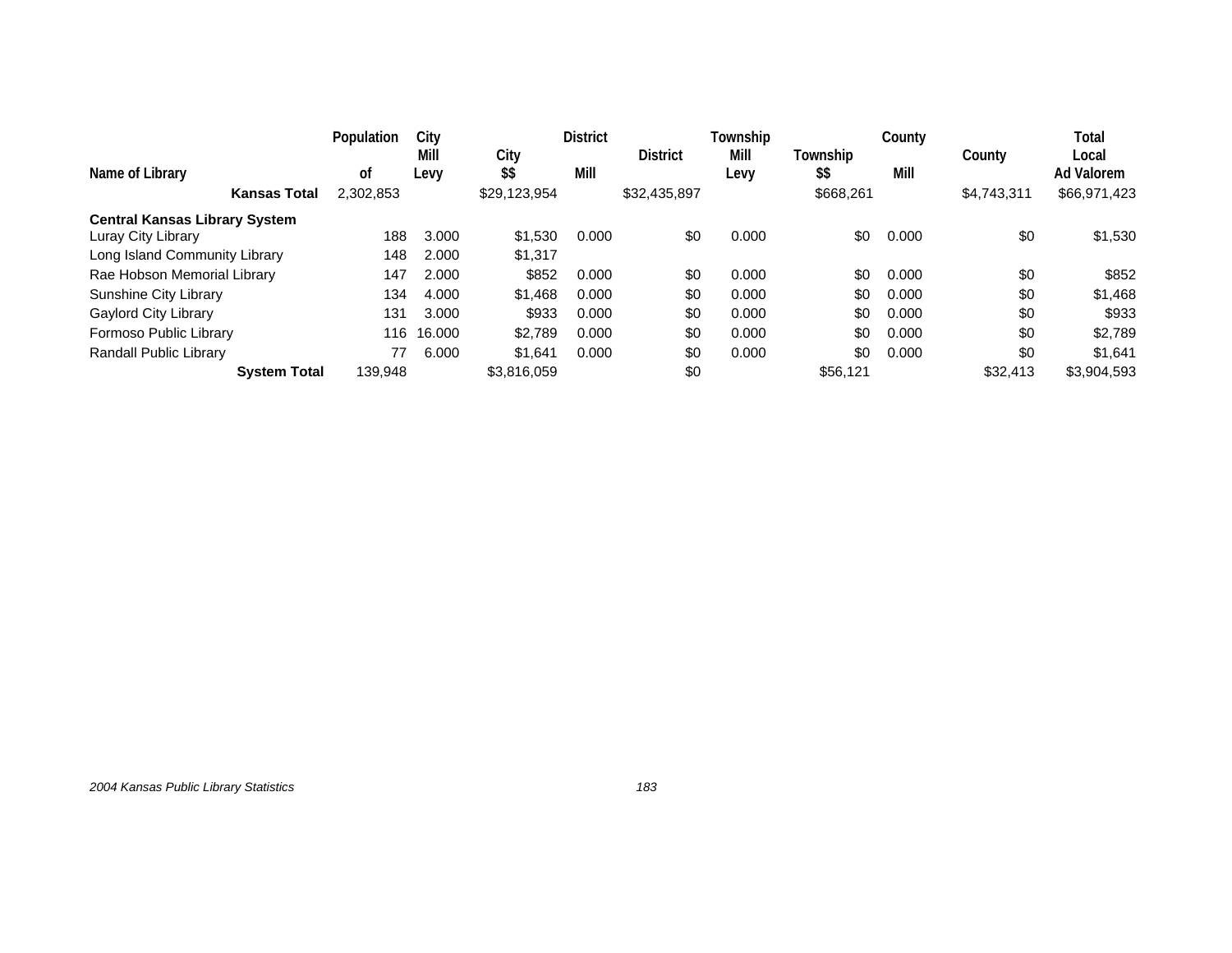|                                            | Population | City  |              | <b>District</b> |                 | Township |           | County |             | Total             |
|--------------------------------------------|------------|-------|--------------|-----------------|-----------------|----------|-----------|--------|-------------|-------------------|
|                                            |            | Mill  | City         |                 | <b>District</b> | Mill     | Township  |        | County      | Local             |
| Name of Library                            | 0f         | Levy  | \$\$         | Mill            |                 | Levy     | \$\$      | Mill   |             | <b>Ad Valorem</b> |
| <b>Kansas Total</b>                        | 2,302,853  |       | \$29,123,954 |                 | \$32,435,897    |          | \$668,261 |        | \$4,743,311 | \$66,971,423      |
| <b>North Central Kansas Library System</b> |            |       |              |                 |                 |          |           |        |             |                   |
| Manhattan Public Library                   | 44,733     | 5.000 | \$1,387,634  | 0.000           | \$0             | 0.000    | \$0       | 0.000  | \$0         | \$1,387,634       |
| Emporia Public Library                     | 32,516     | 4.000 | \$578,030    | 0.000           | \$0             | 0.000    | \$0       | 1.000  | \$49,271    | \$627,301         |
| Dorothy Bramlage Public Library            | 26,313     | 5.000 | \$340,891    | 0.000           | \$0             | 0.000    | \$0       | 1.000  | \$27,928    | \$368,819         |
| Pottawatomie Wabaunsee Regional            | 21,222     | 0.000 | \$0          | 0.000           | \$0             | 0.000    | \$0       | 0.000  | \$255,015   | \$255,015         |
| Abilene Public Library                     | 6,456      | 5.000 | \$163,730    | 0.000           | \$0             | 0.000    | \$0       | 0.000  | \$0         | \$163,730         |
| Clay Center Carnegie Library               | 4,405      | 4.000 | \$80,000     | 0.000           | \$0             | 0.000    | \$0       | 0.000  | \$0         | \$80,000          |
| Wamego Public Library                      | 4,237      | 5.000 | \$120,067    | 0.000           | \$0             | 0.000    | \$0       | 0.000  | \$0         | \$120,067         |
| Marysville Public Library                  | 3,133      | 7.000 | \$118,343    | 0.000           | \$0             | 0.000    | \$0       | 0.000  | \$0         | \$118,343         |
| Hillsboro Public Library                   | 2,839      | 4.000 | \$50,907     | 0.000           | \$0             | 0.000    | \$0       | 0.000  | \$0         | \$50,907          |
| Herington Public Library                   | 2,491      | 7.000 | \$43,785     | 0.000           | \$0             | 0.000    | \$0       | 0.000  | \$0         | \$43,785          |
| Council Grove Public Library               | 2,275      | 5.000 | \$53,410     | 0.000           | \$0             | 0.000    | \$0       | 0.000  | \$0         | \$53,410          |
| Marion City Library                        | 2,058      | 8.000 | \$65,037     | 0.000           | \$0             | 0.000    | \$0       | 0.000  | \$0         | \$65,037          |
| Peabody Township Llibrary                  | 1,523      | 0.000 | \$0          | 0.000           | \$0             | 1.000    | \$6,882   | 0.000  | \$0         | \$6,882           |
| Americus Township Library                  | 1,518      | 0.000 | \$0          | 0.000           | \$0             | 2.000    | \$22,000  | 1.000  | \$21,387    | \$43,387          |
| Chapman Public Library                     | 1,252      | 4.000 | \$16,719     |                 |                 |          |           |        |             |                   |
| Cottonwood Falls/Burnley Memorial          | 1,183      |       |              |                 |                 | 2.000    | \$14,378  |        |             |                   |
| Washington Library                         | 1,168      | 5.000 | \$22,207     |                 |                 |          |           |        |             |                   |
| Solomon Public Library                     | 1,062      | 3.000 | \$17,435     |                 |                 |          |           |        |             |                   |
| <b>Blue Rapids Public Library</b>          | 1,061      | 3.000 | \$7,395      | 0.000           | \$0             | 0.000    | \$0       | 0.000  | \$0         | \$7,395           |
| Hartford/Elmendaro Township                | 954        |       |              |                 |                 | 1.000    | \$9,531   | 1.000  | \$10,468    |                   |
| <b>Hillcrest Library</b>                   | 900        | 0.000 | \$0          | 1.000           | \$8,558         | 0.000    | \$0       | 0.000  | \$0         | \$8,558           |
| Wakefield Public Library                   | 854        | 6.000 | \$14,790     | 0.000           | \$0             | 0.000    | \$0       | 0.000  | \$0         | \$14,790          |
| <b>Enterprise Public Library</b>           | 823        | 4.000 | \$9,950      | 0.000           | \$0             | 0.000    | \$0       | 0.000  | \$0         | \$9,950           |
| Lyon County Library Dist. #1               | 817        | 0.000 | \$0          | 1.000           | \$10,671        | 0.000    | \$0       | 1.000  | \$9,114     | \$19,785          |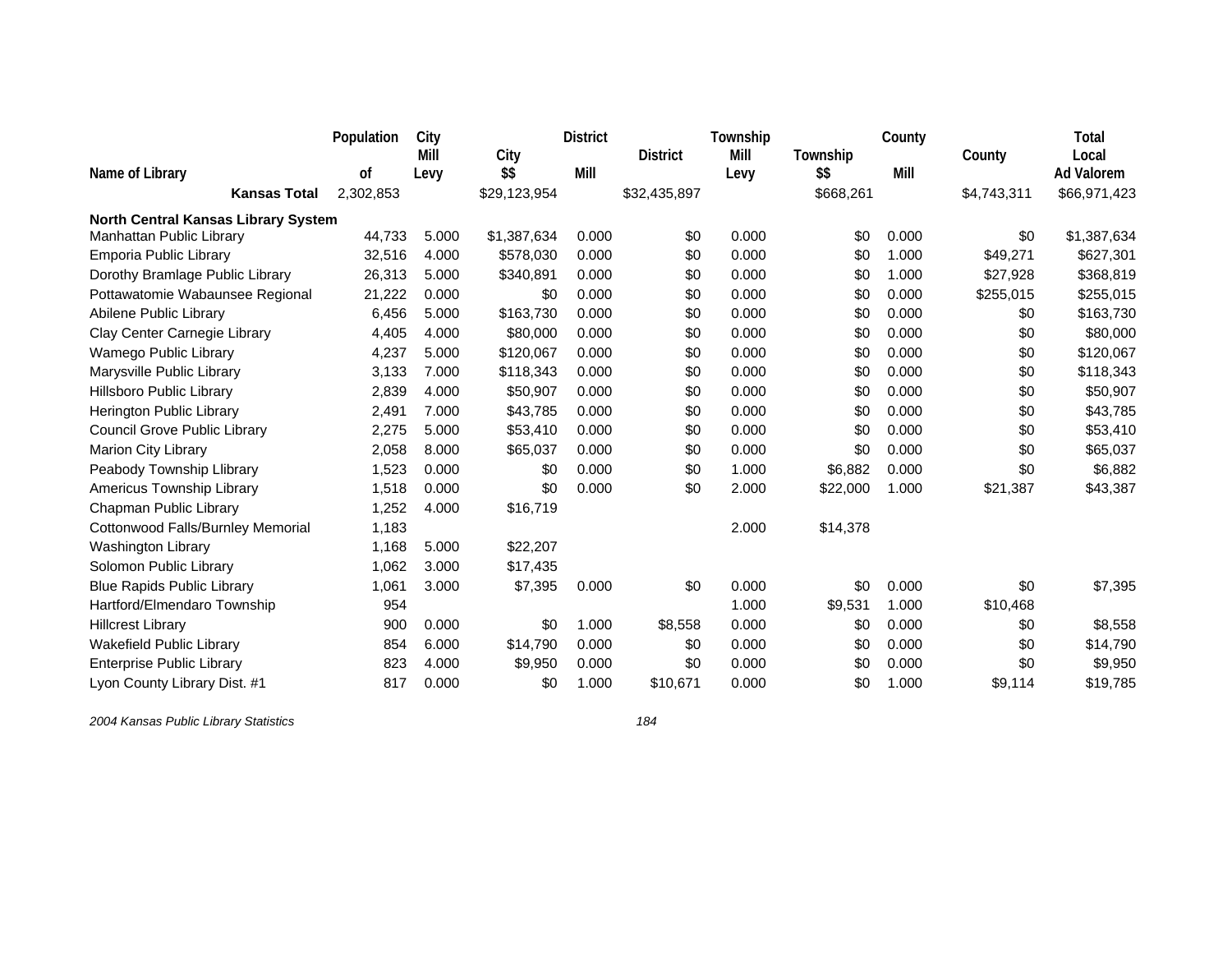|                                            | Population | City  |              | <b>District</b> |                 | Township |           | County |             | Total             |
|--------------------------------------------|------------|-------|--------------|-----------------|-----------------|----------|-----------|--------|-------------|-------------------|
|                                            |            | Mill  | City         |                 | <b>District</b> | Mill     | Township  |        | County      | Local             |
| Name of Library                            | 0f         | Levy  | \$\$         | Mill            |                 | Levy     | \$\$      | Mill   |             | <b>Ad Valorem</b> |
| <b>Kansas Total</b>                        | 2,302,853  |       | \$29,123,954 |                 | \$32,435,897    |          | \$668,261 |        | \$4,743,311 | \$66,971,423      |
| <b>North Central Kansas Library System</b> |            |       |              |                 |                 |          |           |        |             |                   |
| <b>Frankfort City Library</b>              | 817        | 6.000 | \$19,418     | 0.000           | \$0             | 0.000    | \$0       | 0.000  | \$0         | \$19,418          |
| Florence Public Library                    | 667        | 6.000 | \$8,532      |                 |                 |          |           |        |             |                   |
| Waterville Public Library                  | 646        | 2.000 | \$4,210      | 0.000           | \$0             | 0.000    | \$0       | 0.000  | \$0         | \$4,210           |
| <b>Hanover Public</b>                      | 605        | 5.000 | \$10,048     | 0.000           | \$0             | 0.000    | \$0       | 0.000  | \$0         | \$10,048          |
| Goessel Public Library                     | 557        | 9.000 | \$15,606     | 0.000           | \$0             | 0.000    | \$0       | 0.000  | \$0         | \$15,606          |
| <b>Clifton Public Library</b>              | 520        | 3.000 | \$3,585      | 0.000           | \$0             |          | \$0       |        | \$0         | \$3,585           |
| <b>Whitecity Public Library</b>            | 497        | 5.000 | \$4,004      | 0.000           | \$0             | 0.000    | \$0       | 0.000  | \$0         | \$4,004           |
| Leonardville City Library                  | 439        | 2.000 | \$3,905      | 0.000           | \$0             | 0.000    | \$0       | 0.000  | \$0         | \$3,905           |
| <b>Axtell Public Library</b>               | 433        | 2.000 | \$3,546      | 0.000           | \$0             | 0.000    | \$0       | 0.000  | \$0         | \$3,546           |
| Hope Community Library                     | 367        | 2.000 | \$3,723      | 0.000           | \$0             | 0.000    | \$0       | 0.000  | \$0         | \$3,723           |
| Elm Creek Township Library                 | 364        | 0.000 | \$0          | 0.000           | \$0             | 1.000    | \$5,500   | 0.000  | \$0         | \$5,500           |
| Dwight Public Library                      | 331        | 2.000 | \$1,565      | 0.000           | \$0             | 0.000    | \$0       | 0.000  | \$0         | \$1,565           |
| Agra/F Lee Doctor Library                  | 290        | 2.000 | \$1,412      | 2.000           | \$1,412         | 0.000    | \$0       | 0.000  | \$0         | \$2,824           |
| <b>Burns Public Library</b>                | 278        | 2.000 | \$1,633      | 0.000           | \$0             | 0.000    | \$0       | 0.000  | \$0         | \$1,633           |
| Summerfield Public Library                 | 206        | 0.000 | \$452        | 0.000           | \$0             | 0.000    | \$0       | 0.000  | \$0         | \$452             |
| Vermillion Public Library                  | 101        | 4.000 | \$1,326      | 0.000           | \$0             | 0.000    | \$0       | 0.000  | \$0         | \$1,326           |
| <b>System Total</b>                        | 172,911    |       | \$3,173,295  |                 | \$20,641        |          | \$58,291  |        | \$373,183   | \$3,625,410       |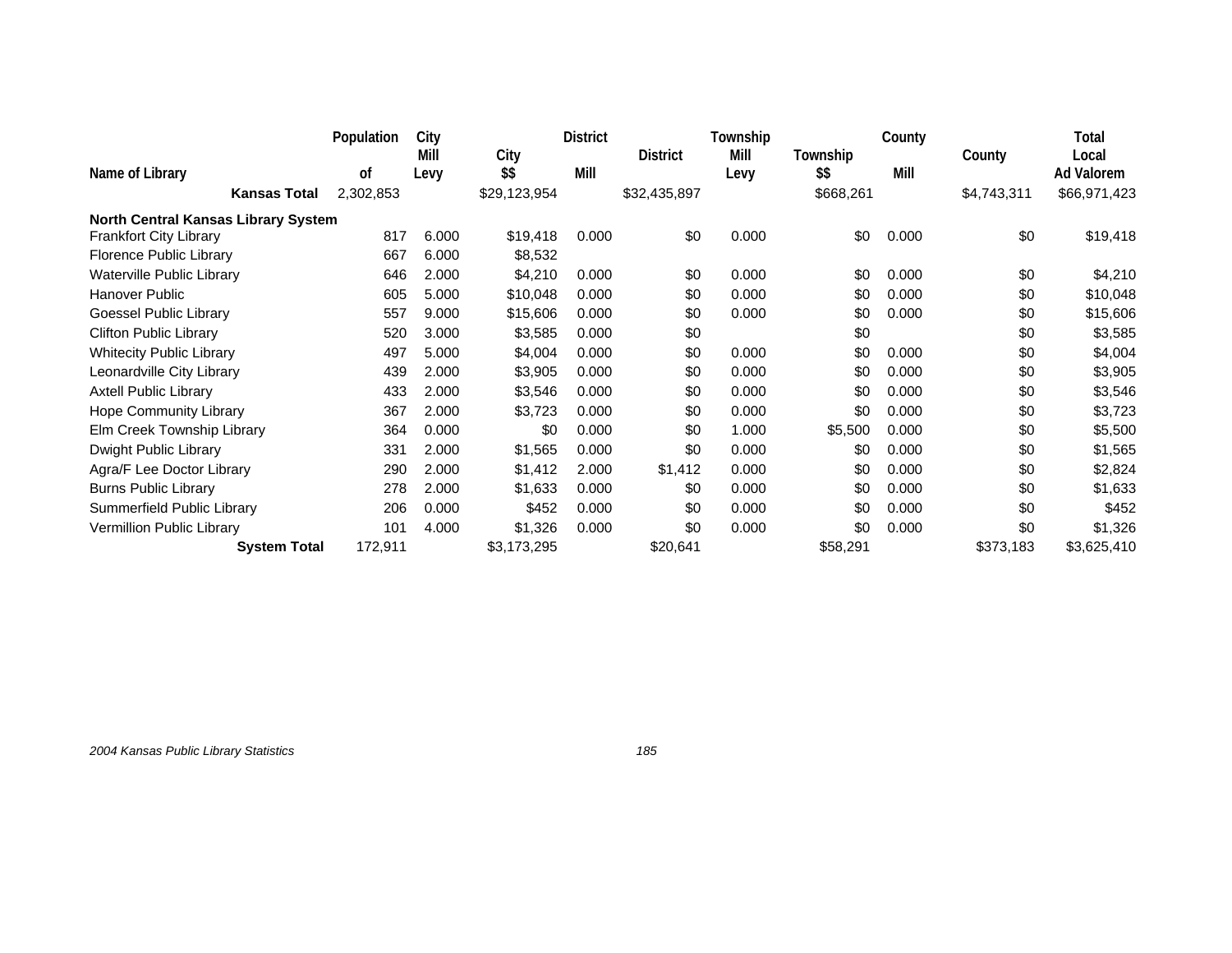|                                          | Population | City  |              | <b>District</b> |                 | Township |           | County      |             | Total             |
|------------------------------------------|------------|-------|--------------|-----------------|-----------------|----------|-----------|-------------|-------------|-------------------|
|                                          |            | Mill  | City         |                 | <b>District</b> | Mill     | Township  |             | County      | Local             |
| Name of Library                          | οf         | Levy  | \$\$         | Mill            |                 | Levy     | \$\$      | Mill        |             | <b>Ad Valorem</b> |
| <b>Kansas Total</b>                      | 2,302,853  |       | \$29,123,954 |                 | \$32,435,897    |          | \$668,261 |             | \$4,743,311 | \$66,971,423      |
| <b>Northeast Kansas Library System</b>   |            |       |              |                 |                 |          |           |             |             |                   |
| Johnson County Library                   | 381,237    | 0.000 | \$0          | 3.000           | \$13,842,953    | 0.000    | \$0       | 0.000       | \$0         | \$13,842,953      |
| Topeka & Shawnee County Public Library   | 167,063    | 0.000 | \$0          | 11.000          | \$12,756,539    | 0.000    | \$0       | 0.000       | \$0         | \$12,756,539      |
| Kansas City, Kansas Public Library       | 150,316    | 0.000 | \$0          | 7.000           | \$4,721,663     | 0.000    | \$0       | 3.000       | \$706,561   | \$5,428,224       |
| Olathe Public Library                    | 105,274    | 3.000 | \$2,231,221  | 0.000           | \$0             | 0.000    | \$0       | 0.000       | \$0         | \$2,231,221       |
| Lawrence Public Library                  | 82,120     | 3.000 | \$1,870,170  |                 |                 |          |           |             |             |                   |
| Leavenworth Public Library               | 35,211     | 4.000 | \$588,949    | 0.000           | \$0             | 0.000    | \$0       | 0.000       | \$0         | \$588,949         |
| Ottawa Library                           | 12,031     | 8.000 | \$469,128    |                 |                 |          |           |             |             |                   |
| <b>Atchison Library</b>                  | 10,111     | 6.000 | \$289,039    | 0.000           | \$0             | 0.000    | \$0       | 0.000       | \$0         | \$289,039         |
| Lansing Community Library                | 10,032     | 0.000 | \$22,554     | 0.000           | \$0             | 0.000    | \$0       | 0.000       | \$0         | \$22,554          |
| Library District #1, Miami County        | 8,300      | 0.000 | \$0          | 4.000           | \$273,574       | 0.000    | \$0       | 0.000       | \$0         | \$273,574         |
| Library District #1, Doniphan County     | 7,692      | 0.000 | \$0          | 4.000           | \$191,697       | 0.000    | \$0       | 0.000       | \$0         | \$191,697         |
| Basehor Community Library, Dist. #2, Lv. | 6,850      | 0.000 | \$0          | 3.000           | \$198,932       | 0.000    | \$0       | 0.000       | \$0         | \$198,932         |
| <b>Bonner Springs City Library</b>       | 6,777      | 3.000 | \$181,903    | 0.000           | \$0             | 0.000    | \$0       | 3.000       | \$38,653    | \$220,556         |
| Eudora Public Library                    | 6,232      |       |              |                 |                 | 2.000    | \$77,686  |             |             |                   |
| Paola Free Library                       | 5,065      | 4.000 | \$160,967    |                 |                 |          |           |             |             |                   |
| Osawatomie Public Library                | 4,595      | 3.000 | \$47,726     | 0.000           | \$0             | 0.000    |           | \$0 47,726. | \$47,726    | \$95,452          |
| <b>Baldwin City Library</b>              | 3,637      | 0.000 | \$86,555     | 0.000           | \$0             | 0.000    | \$0       | 0.000       | \$0         | \$86,555          |
| Beck-Bookman Library                     | 3,341      | 5.000 | \$78,600     | 0.000           | \$0             |          |           |             |             |                   |
| Hiawatha/Morrill Public Library          | 3,331      | 5.000 | \$74,326     | 0.000           | \$0             | 0.000    | \$0       | 0.000       | \$0         | \$74,326          |
| Tonganoxie Public Library                | 3,317      | 6.000 | \$112,956    | 0.000           | \$0             | 0.000    | \$0       | 0.000       | \$0         | \$112,956         |
| Osage City Public Library                | 2,954      | 4.000 | \$56,621     | 0.000           | \$0             | 0.000    | \$0       | 0.000       | \$0         | \$56,621          |
| Meriden Community Library                | 2,742      | 2.000 | \$8,578      | 0.000           | \$0             | 1.000    | \$12,067  | 0.000       | \$0         | \$20,645          |
| Linwood Community Library Dist. # 1      | 2,734      | 0.000 | \$0          | 4.000           | \$74,131        | 0.000    | \$0       | 0.000       | \$0         | \$74,131          |
| Mary Cotton Public                       | 2,559      | 4.000 | \$61,354     | 0.000           | \$0             | 0.000    | \$0       | 0.000       | \$0         | \$61,354          |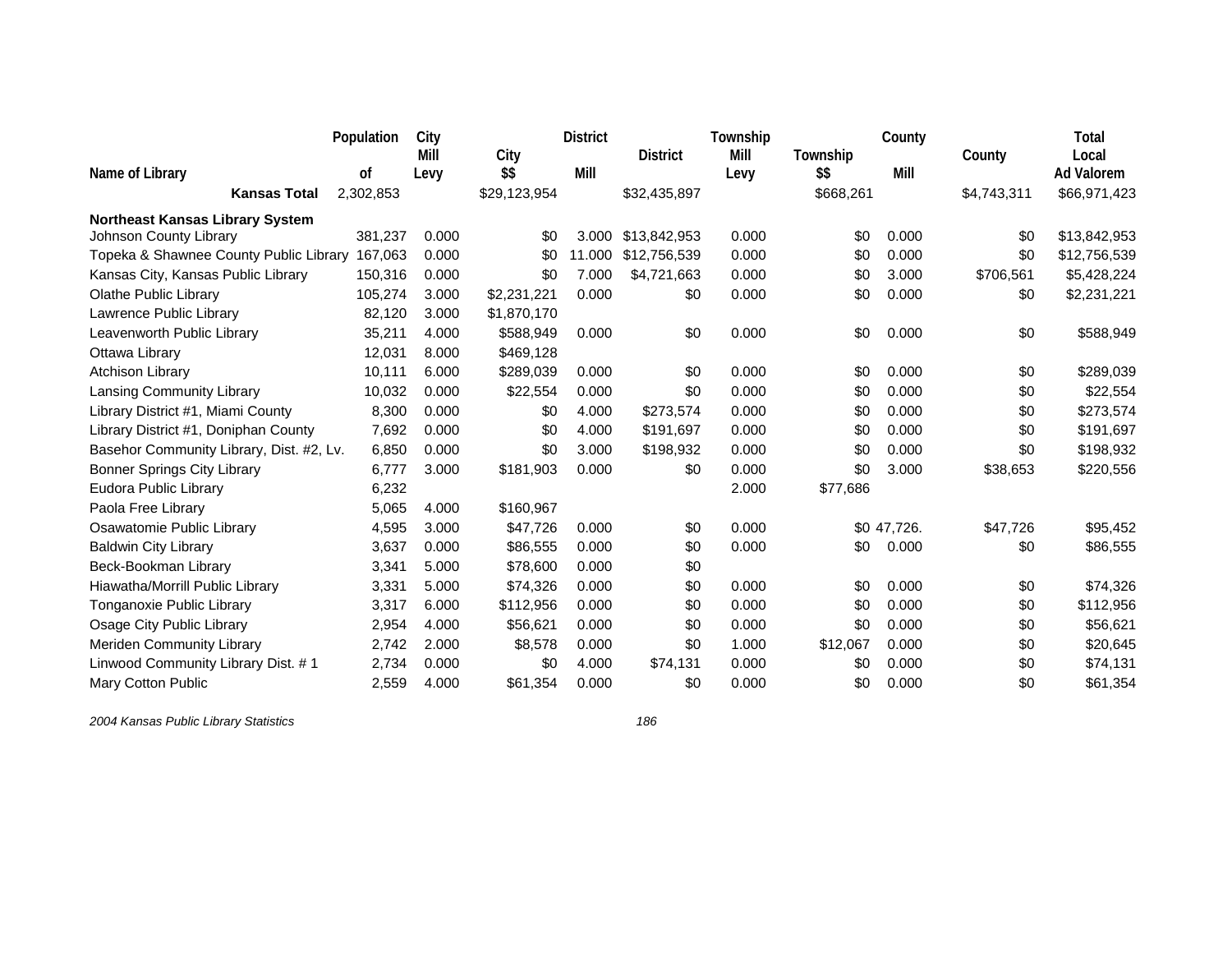|                                        | Population | City  |              | <b>District</b> |                 | Township |           | County |             | Total             |
|----------------------------------------|------------|-------|--------------|-----------------|-----------------|----------|-----------|--------|-------------|-------------------|
|                                        |            | Mill  | City         |                 | <b>District</b> | Mill     | Township  |        | County      | Local             |
| Name of Library                        | 0f         | Levy  | \$\$         | Mill            |                 | Levy     | \$\$      | Mill   |             | <b>Ad Valorem</b> |
| <b>Kansas Total</b>                    | 2,302,853  |       | \$29,123,954 |                 | \$32,435,897    |          | \$668,261 |        | \$4,743,311 | \$66,971,423      |
| <b>Northeast Kansas Library System</b> |            |       |              |                 |                 |          |           |        |             |                   |
| Oskaloosa Public Library               | 2,182      | 4.000 | \$27,139     | 0.000           | \$0             | 1.000    | \$9,078   | 0.000  | \$0         | \$36,217          |
| Seneca Free Library                    | 2,084      | 5.000 | \$66,025     | 0.000           | \$0             | 0.000    | \$0       | 0.000  | \$0         | \$66,025          |
| Delaware Township Library              | 2,068      | 0.000 | \$0          | 0.000           | \$0             | 3.000    | \$34,653  | 0.000  | \$0         | \$34,653          |
| Silver Lake Library                    | 1,993      | 0.000 | \$0          | 0.000           | \$0             | 3.000    | \$43,161  | 0.000  | \$0         | \$43,161          |
| Horton Public Library                  | 1,883      |       | \$31,500     |                 |                 |          |           |        |             |                   |
| Rossville Community Library            | 1,846      | 0.000 | \$0          | 0.000           | \$0             | 2.000    | \$31,621  | 0.000  | \$0         | \$31,621          |
| Lyndon Carnegie Library                | 1,628      |       |              |                 |                 | 4.000    | \$36,460  |        |             |                   |
| <b>Wellsville City Library</b>         | 1,595      | 4.000 | \$31,450     | 0.000           | \$0             | 0.000    | \$0       | 0.000  | \$0         | \$31,450          |
| Carbondale City Library                | 1,439      | 3.000 | \$12,342     | 0.000           | \$0             | 0.000    | \$0       | 0.000  | \$0         | \$12,342          |
| Winchester Public Library              | 1,287      | 4.000 | \$7,857      |                 |                 | 1.000    | \$3,338   |        |             |                   |
| <b>Burlingame Community Library</b>    | 997        | 5.000 | \$19,378     | 0.000           | \$0             | 0.000    | \$0       | 0.000  | \$0         | \$19,378          |
| Nortonville Public Library             | 971        | 4.000 | \$9,574      |                 |                 | 1.000    | \$4,272   |        |             |                   |
| Overbrook Public Library               | 960        | 5.000 | \$24,761     | 0.000           | \$0             | 0.000    | \$0       | 0.000  | \$0         | \$24,761          |
| <b>Mclouth Public Library</b>          | 855        | 3.000 | \$7,199      |                 |                 |          |           |        |             |                   |
| <b>Effingham Community Library</b>     | 585        | 0.000 | \$3,546      | 0.000           | \$0             | 0.000    |           | 0.000  | \$0         |                   |
| <b>Barnes Reading Room</b>             | 530        | 3.000 | \$3,755      | 0.000           | \$0             | 0.000    | \$900     | 0.000  | \$0         | \$4,655           |
| Richmond Public Library                | 518        | 5.000 | \$6,667      | 0.000           | \$0             | 0.000    | \$0       | 0.000  | \$0         | \$6,667           |
| Centralia Coim, Munity Library         | 512        | 4.000 | \$5,901      | 0.000           | \$0             | 0.000    | \$0       | 0.000  | \$0         | \$5,901           |
| <b>Wetmore Public Library</b>          | 357        | 4.000 | \$5,000      | 0.000           | \$0             | 0.000    | \$0       | 0.000  | \$0         | \$5,000           |
| <b>Bern Community Library</b>          | 201        |       |              |                 |                 | 8.000    | \$14,751  |        |             |                   |
| <b>Corning City Library</b>            | 167        | 5.000 | \$2,700      | 0.000           | \$0             | 0.000    | \$0       | 0.000  | \$0         | \$2,700           |
| <b>System Total</b>                    | 1,048,179  |       | \$6,605,441  |                 | \$32,059,489    |          | \$267,987 |        | \$792,940   | \$39,725,857      |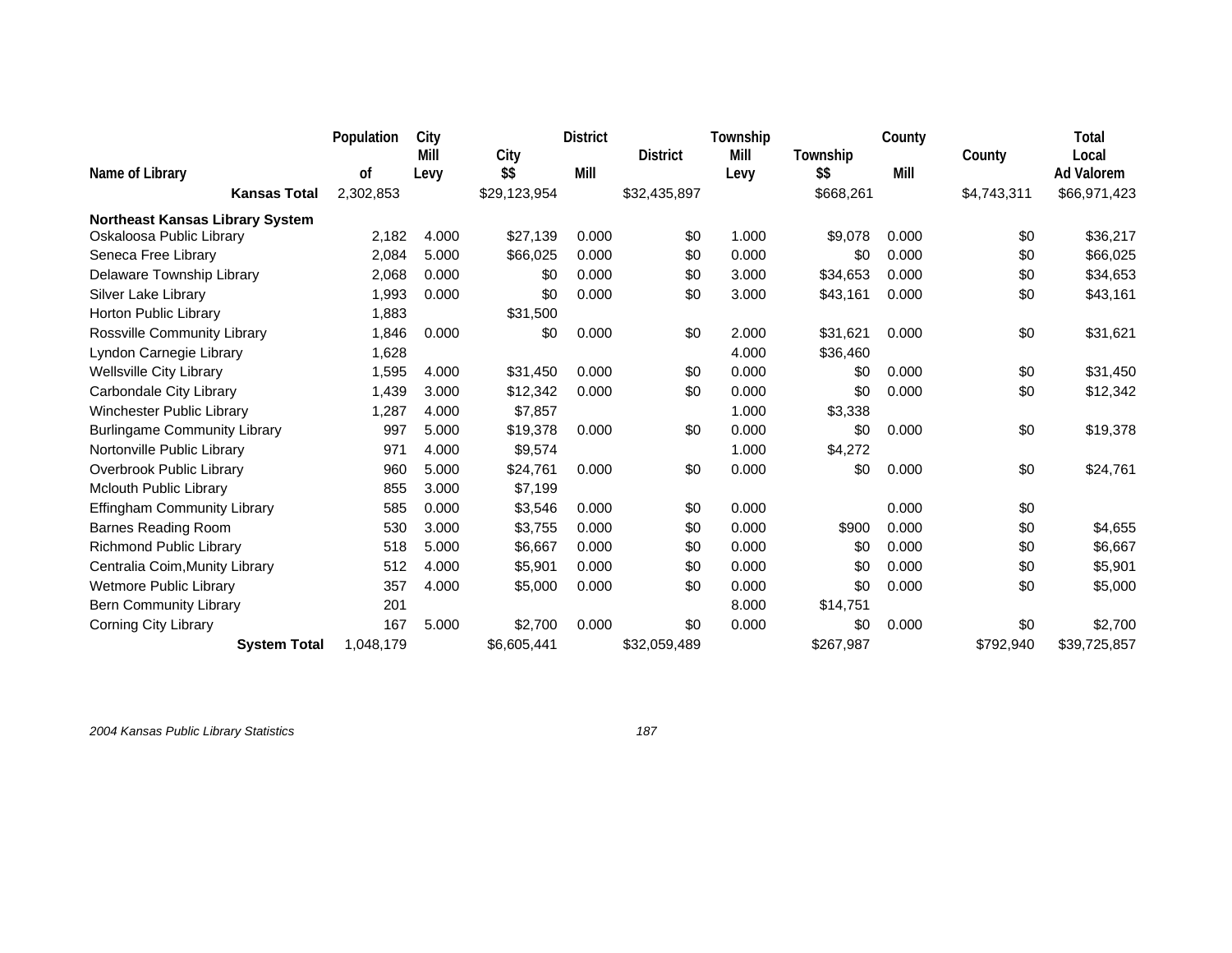|                                        | Population | City          |              | <b>District</b> |                 | Township |           | County |             | Total             |
|----------------------------------------|------------|---------------|--------------|-----------------|-----------------|----------|-----------|--------|-------------|-------------------|
|                                        |            | Mill          | City         |                 | <b>District</b> | Mill     | Township  |        | County      | Local             |
| Name of Library                        | 0f         | Levy          | \$\$         | Mill            |                 | Levy     | \$\$      | Mill   |             | <b>Ad Valorem</b> |
| <b>Kansas Total</b>                    | 2,302,853  |               | \$29,123,954 |                 | \$32,435,897    |          | \$668,261 |        | \$4,743,311 | \$66,971,423      |
| <b>Northwest Kansas Library System</b> |            |               |              |                 |                 |          |           |        |             |                   |
| Colby/Pioneer Memorial Library         | 5,244      | 5.000         | \$166,754    | 0.000           | \$0             | 0.000    | \$0       | 0.000  | \$0         | \$166,754         |
| Goodland Public Library                | 4,589      | 4.000         | \$98,714     | 0.000           | \$0             | 0.000    | \$0       | 0.000  | \$15,000    | \$113,714         |
| Norton Public Library                  | 2,901      | 5.000         | \$58,569     | 0.000           | \$0             | 0.000    | \$0       | 0.000  | \$0         | \$58,569          |
| <b>Atwood Public Library</b>           | 2,843      | 2.000         | \$10,321     |                 | \$0             |          | \$0       |        | \$24,208    | \$34,529          |
| <b>Graham County Public Library</b>    | 2,808      | 0.000         | \$0          | 0.000           | \$0             | 0.000    | \$0       | 3.000  | \$88,112    | \$88,112          |
| Sheridan County Public Library         | 2,662      | 4.000         | \$28,000     |                 |                 |          |           | 0.000  | \$16,800    |                   |
| Oakley Public Library                  | 2,029      | 9.000         | \$82,068     | 0.000           | \$0             | 0.000    | \$0       | 0.000  | \$0         | \$82,068          |
| Oberlin City Library                   | 1,884      | 4.000         | \$23,251     | 0.000           | \$0             | 0.000    | \$0       | 0.000  | \$0         | \$23,251          |
| <b>Wakeeney Public Library</b>         |            | 1,800 2,890.0 | \$24,180     | 0.000           | \$0             | 0.000    | \$0       | 0.000  | \$0         | \$24,180          |
| St. Francis Public Library             | 1,390      | 4.000         | \$30,573     | 0.000           | \$0             | 0.000    | \$0       | 0.000  | \$0         | \$30,573          |
| Jay Johnson Public Library             | 901        | 9.000         | \$40,547     | 0.000           | \$0             | 0.000    | \$0       | 0.000  | \$0         | \$40,547          |
| Sharon Springs Public Library          | 799        | 4.000         | \$13,456     | 0.000           | \$0             | 0.000    | \$0       | 0.000  | \$0         | \$13,456          |
| Almena City Library                    | 460        | 3.000         | \$4,616      |                 |                 |          |           |        |             |                   |
| <b>Bird City Public Library</b>        | 444        | 3.000         | \$5,264      | 3.000           | \$5,264         |          |           |        |             |                   |
| Grinnell/Moore Family Library          | 314        | 2.000         | \$2,995      | 0.000           | \$0             | 0.000    | \$0       | 0.000  | \$0         | \$2,995           |
| <b>Grainfield City Library</b>         | 313        | 2.000         | \$2,484      | 0.000           | \$0             | 0.000    | \$0       | 0.000  | \$0         | \$2,484           |
| Lenora Public Library                  | 300        | 5.000         | \$3,870      | 0.000           | \$0             | 0.000    | \$0       | 0.000  | \$0         | \$3,870           |
| Selden Public Library                  | 190        | 2.000         | \$2,143      | 0.000           | \$0             | 0.000    | \$0       | 0.000  | \$0         | \$2,143           |
| Norcatur Public Library                | 161        | 2.000         | \$1,550      | 0.000           | \$0             | 0.000    | \$0       | 0.000  | \$0         | \$1,550           |
| Jennings City Library                  | 135        | 5.000         | \$2,497      | 0.000           | \$0             | 0.000    | \$0       | 0.000  | \$0         | \$2,497           |
| Gove City Library                      | 99         | 3.000         | \$609        | 0.000           | \$0             | 0.000    | \$0       | 0.000  | \$0         | \$609             |
| <b>System Total</b>                    | 32,266     |               | \$602,461    |                 | \$5,264         |          | \$0       |        | \$144,120   | \$751,845         |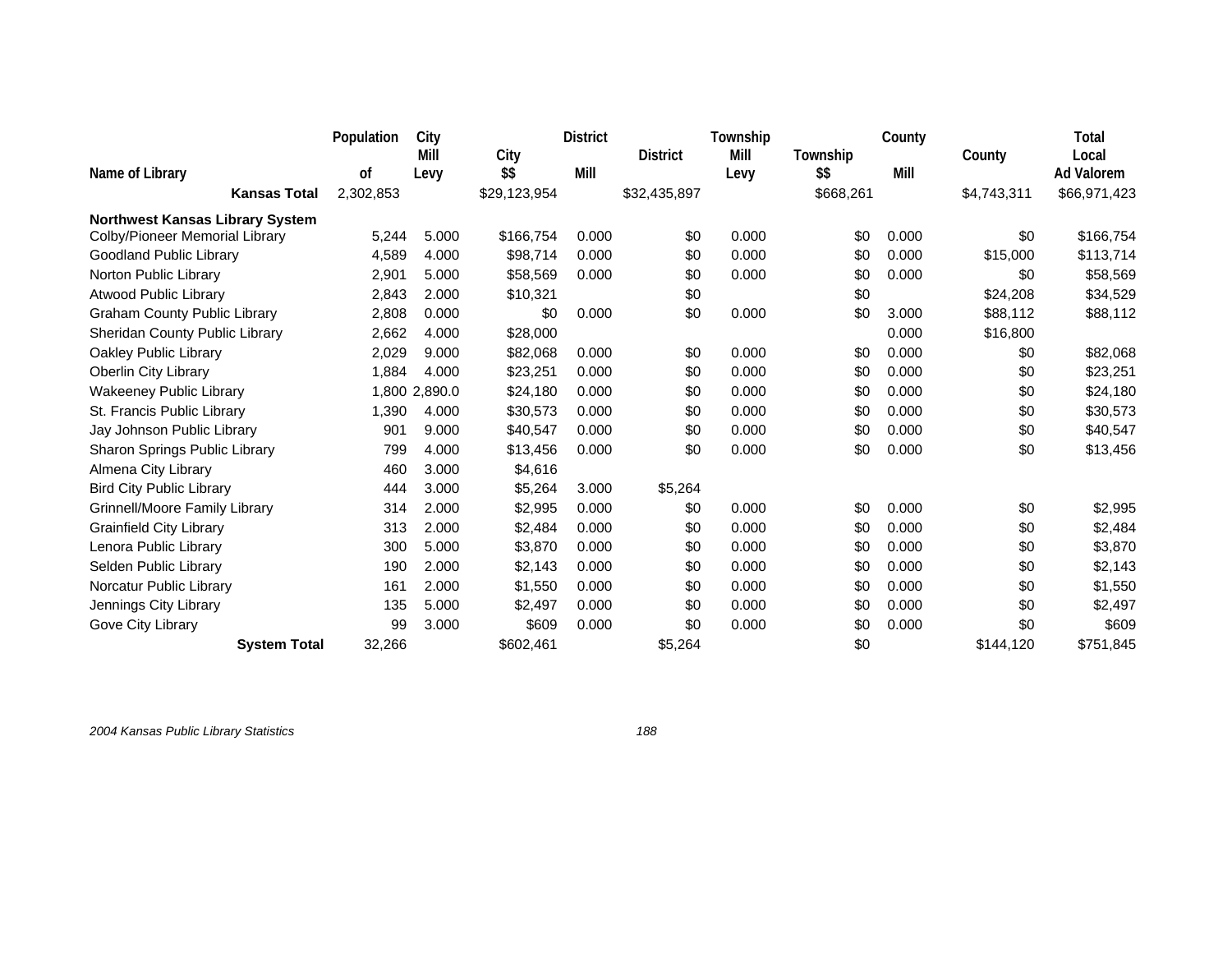|                                     | Population | City  |              | <b>District</b> |                 | Township |           | County |             | Total             |
|-------------------------------------|------------|-------|--------------|-----------------|-----------------|----------|-----------|--------|-------------|-------------------|
|                                     |            | Mill  | City         |                 | <b>District</b> | Mill     | Township  |        | County      | Local             |
| Name of Library                     | 0f         | Levy  | \$\$         | Mill            |                 | Levy     | \$\$      | Mill   |             | <b>Ad Valorem</b> |
| <b>Kansas Total</b>                 | 2,302,853  |       | \$29,123,954 |                 | \$32,435,897    |          | \$668,261 |        | \$4,743,311 | \$66,971,423      |
| South Central Kansas Library System |            |       |              |                 |                 |          |           |        |             |                   |
| Wichita Public Library              | 354,617    |       | \$5,797,861  | 0.000           | \$0             | 0.000    | \$0       | 0.000  | \$0         | \$5,797,861       |
| Hutchison Public Library            | 40,783     | 5.000 | \$1,073,995  |                 | \$0             |          | \$0       |        | \$0         | \$1,073,995       |
| Derby Public Library                | 19,200     | 4.000 | \$438,843    | 0.000           | \$0             | 0.000    | \$0       | 0.000  | \$0         | \$438,843         |
| Newton Public Library               | 17,977     | 6.000 | \$492,405    | 0.000           | \$0             | 0.000    | \$0       | 0.000  | \$0         | \$492,405         |
| Mcpherson Public Library            | 13,731     | 5.000 | \$391,325    |                 |                 |          |           |        |             |                   |
| <b>Bradford Memorial Library</b>    | 12,686     | 4.000 | \$252,786    | 0.000           | \$0             | 0.000    | \$0       | 0.000  | \$11,618    | \$264,404         |
| <b>Winfield Public Library</b>      | 12,016     | 6.000 | \$310,549    | 0.000           | \$0             | 0.000    | \$0       | 0.000  | \$0         | \$310,549         |
| Arkansas City Public Library        | 11,788     | 5.000 | \$246,870    | 0.000           | \$0             | 0.000    | \$0       | 0.000  | \$0         | \$246,870         |
| Haysville Community Library         | 9,545      | 5.000 | \$243,544    | 0.000           | \$0             | 0.000    | \$0       | 0.000  | \$0         | \$243,544         |
| Pratt Public Library                | 9,437      | 3.000 | \$79,538     | 0.000           | \$0             | 0.000    | \$0       | 1.000  | \$44,104    | \$123,642         |
| Augusta Public Library              | 8,486      | 4.000 | \$186,552    | 0.000           | \$0             | 0.000    | \$0       | 0.000  | \$0         | \$186,552         |
| <b>Wellington Public</b>            | 8,299      | 4.000 | \$145,000    |                 |                 |          |           |        |             |                   |
| Andover Public Library              | 8,222      | 3.000 | \$188,286    | 0.000           | \$0             | 0.000    | \$0       | 0.000  | \$0         | \$188,286         |
| Park City Community Public Library  | 6,877      | 3.000 | \$101,635    | 0.000           | \$0             | 0.000    | \$0       | 0.000  | \$0         | \$101,635         |
| Mulvane Public Library              | 5,536      | 3.000 | \$100,143    |                 |                 |          |           |        |             |                   |
| Edna Buschow Memorial Library       | 5,167      | 5.000 | \$133,004    | 0.000           | \$0             | 0.000    | \$0       | 0.000  | \$0         | \$133,004         |
| <b>Hesston Public Library</b>       | 3,614      | 4.000 | \$87,928     |                 | \$0             |          | \$0       |        | \$0         | \$87,928          |
| Lyons Public Library                | 3,565      | 4.000 | \$45,718     | 0.000           | \$0             | 0.000    | \$0       | 0.000  | \$0         | \$45,718          |
| <b>Lindsborg Community Library</b>  | 3,290      | 2.000 | \$35,379     | 0.000           | \$0             | 0.000    | \$0       | 0.000  | \$0         | \$35,379          |
| Kingman Carnegie Library            | 3,270      | 6.000 | \$90,476     | 0.000           | \$0             | 0.000    | \$0       | 0.000  | \$0         | \$90,476          |
| Kiowa County Library                | 3,152      | 0.000 | \$0          | 0.000           | \$0             | 0.000    | \$0       | 1.000  | \$56,873    | \$56,873          |
| <b>Goddard Public Library</b>       | 2,932      | 2.000 | \$46,998     | 0.000           | \$0             | 0.000    | \$0       | 0.000  | \$0         | \$46,998          |
| Douglass Public Library             | 2,611      | 6.000 | \$29,492     | 0.000           | \$0             | 2.000    | \$6,313   | 0.000  | \$0         | \$35,805          |
| <b>Sterling Free Public Library</b> | 2,568      | 5.000 | \$31,585     |                 | \$0             |          | \$0       |        | \$0         | \$31,585          |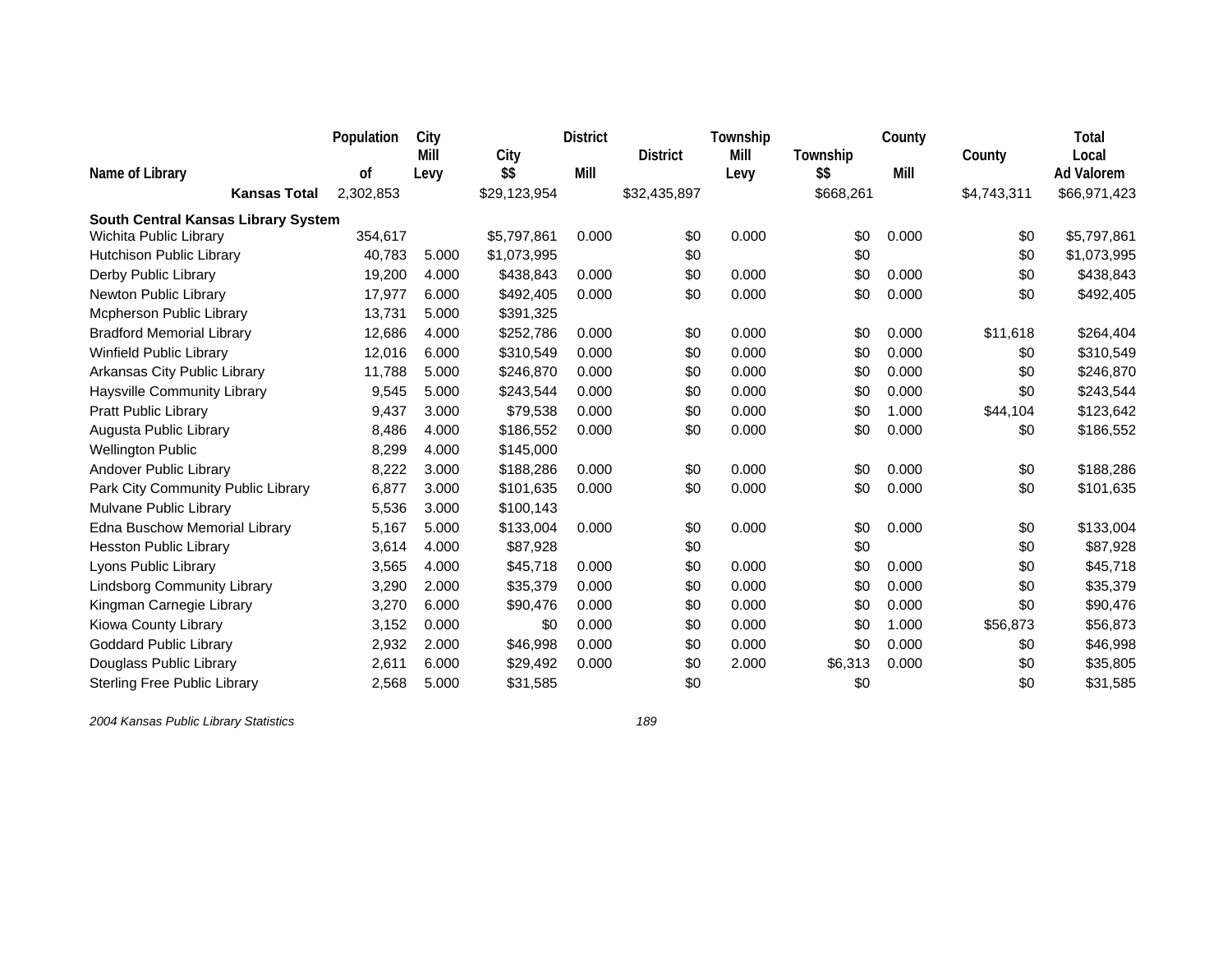|                                     | Population | City         |              | <b>District</b> |                 | Township     |                  | County |             | <b>Total</b>               |
|-------------------------------------|------------|--------------|--------------|-----------------|-----------------|--------------|------------------|--------|-------------|----------------------------|
| Name of Library                     | 0f         | Mill<br>Levy | City<br>\$\$ | Mill            | <b>District</b> | Mill<br>Levy | Township<br>\$\$ | Mill   | County      | Local<br><b>Ad Valorem</b> |
| <b>Kansas Total</b>                 | 2,302,853  |              | \$29,123,954 |                 | \$32,435,897    |              | \$668,261        |        | \$4,743,311 | \$66,971,423               |
| South Central Kansas Library System |            |              |              |                 |                 |              |                  |        |             |                            |
| Cheney Public Library               | 2,492      |              | \$38,496     |                 |                 |              |                  |        |             |                            |
| Anthony Public Library              | 2,308      | 5.000        | \$38,021     | 0.000           | \$0             | 0.000        | \$0              | 0.000  | \$0         | \$38,021                   |
| <b>Colwich Community Library</b>    | 2,249      | 4.000        | \$21,213     |                 |                 | 1.000        | \$24,496         |        |             |                            |
| <b>Clearwater Public Library</b>    | 2,202      | 4.000        | \$49,368     |                 |                 |              |                  |        |             |                            |
| Lincoln Library                     | 2,067      | 9.000        | \$62,520     | 0.000           | \$0             | 0.000        | \$0              | 0.000  | \$0         | \$62,520                   |
| <b>Halstead Public Library</b>      | 1,888      | 5.000        | \$54,275     | 0.000           | \$0             | 0.000        | \$0              | 0.000  | \$0         | \$54,275                   |
| <b>Belle Plaine Public Library</b>  | 1,654      | 3.000        | \$16,594     | 0.000           | \$0             | 0.000        | \$0              | 0.000  | \$0         | \$16,594                   |
| Moundridge Public Library           | 1,645      | 19.000       | \$35,230     | 0.000           | \$0             | 0.000        | \$0              | 0.000  | \$0         | \$35,230                   |
| Sedgwick/Lillian Tear               | 1,637      | 4.000        | \$33,500     | 0.000           | \$0             | 0.000        | \$0              | 0.000  | \$0         | \$33,500                   |
| <b>Harper Public Library</b>        | 1,498      | 3.000        | \$17,000     | 0.000           | \$0             | 0.000        | \$0              | 0.000  | \$0         | \$17,000                   |
| Andale District Library             | 1,429      | 0.000        | \$0          | 2.000           | \$17,106        | 0.000        | \$0              | 0.000  | \$0         | \$17,106                   |
| Towanda Public Library              | 1,338      | 4.000        | \$18,291     | 0.000           | \$0             | 0.000        | \$0              | 0.000  | \$0         | \$18,291                   |
| <b>Buhler Public Library</b>        | 1,336      | 3.000        | \$13,899     |                 |                 |              |                  |        |             |                            |
| Conway Springs City Library         | 1,277      | 3.000        | \$13,715     |                 | \$0             |              | \$0              |        | \$0         | \$13,715                   |
| Ida Long Goodman Memorial Library   | 1,249      | 2.000        | \$8,931      | 0.000           | \$0             | 0.000        | \$0              | 0.000  | \$0         | \$8,931                    |
| Caldwell Carnegie Library           | 1,224      | 3.000        | \$17,610     | 0.000           | \$0             | 0.000        | \$0              | 0.000  | \$0         | \$17,610                   |
| Inman Public Library                | 1,194      | 3.000        | \$18,250     | 0.000           | \$0             | 0.000        | \$0              | 0.000  | \$0         | \$18,250                   |
| Nickerson Public Library            | 1,183      | 3.000        | \$10,537     | 0.000           | \$0             | 0.000        | \$0              | 0.000  | \$0         | \$10,537                   |
| Haven Public Library                | 1,170      |              |              |                 |                 |              |                  | 2.000  | \$10,020    |                            |
| Oxford Public Library               | 1,134      | 5.000        | \$17,504     |                 | \$0             |              | \$0              |        | \$0         | \$17,504                   |
| Mt. Hope Public Library             | 1,125      | 4.000        | \$15,468     | 0.000           | \$0             | 2.000        | \$7,304          | 0.000  | \$0         | \$22,772                   |
| Nora E. Larabee Memorial Library    | 1,097      | 5.000        | \$16,000     | 0.000           | \$0             | 0.000        | \$0              | 0.000  | \$0         | \$16,000                   |
| Canton Township                     | 1,073      |              |              |                 |                 | 1.000        | \$5,800          |        |             |                            |
| Kiowa Public Library                | 989        | 3.000        | \$12,976     | 0.000           | \$0             | 0.000        | \$0              | 0.000  | \$0         | \$12,976                   |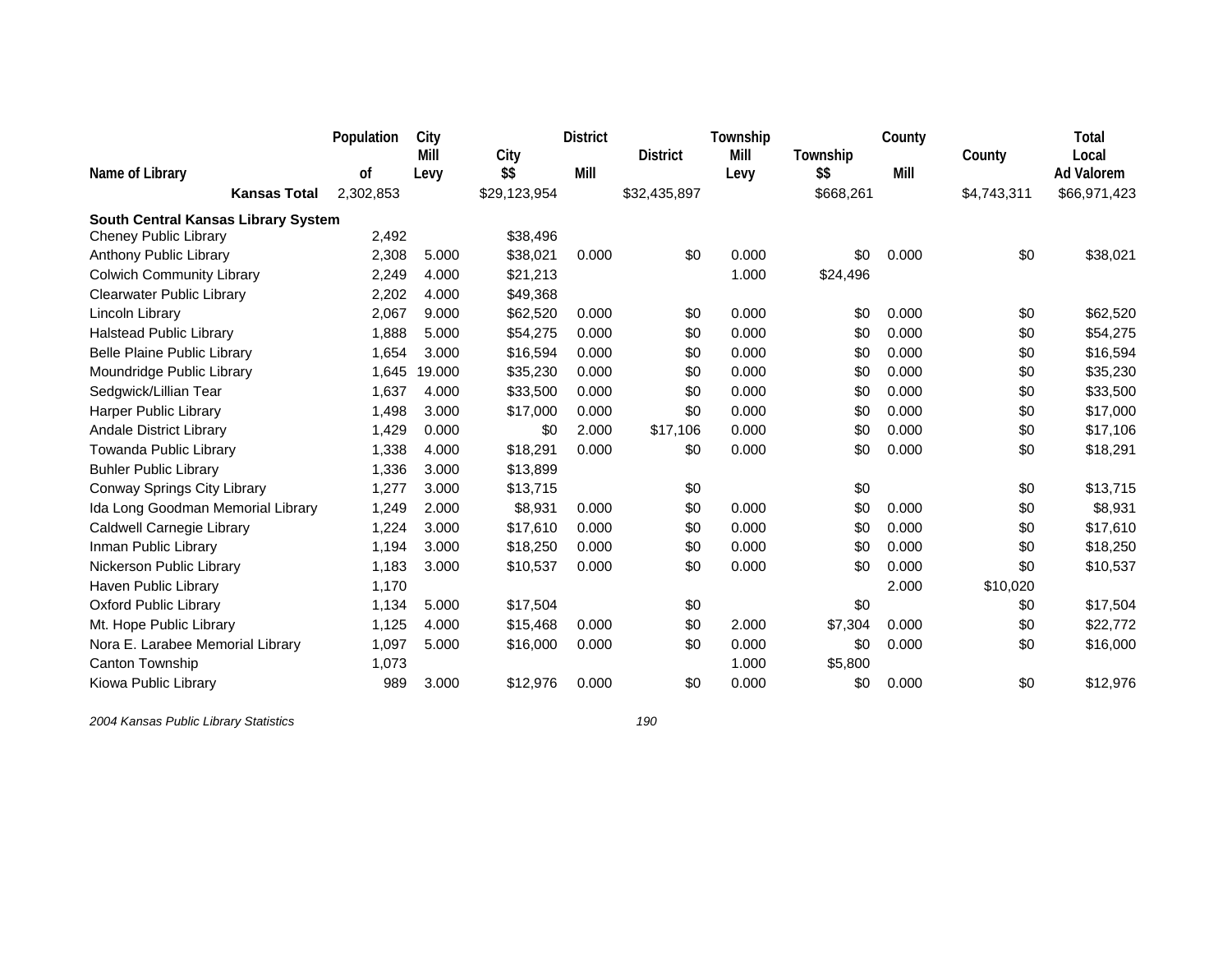|                                     | Population | City        |              | <b>District</b> |                 | Township |           | County |             | Total             |
|-------------------------------------|------------|-------------|--------------|-----------------|-----------------|----------|-----------|--------|-------------|-------------------|
|                                     |            | Mill        | City         |                 | <b>District</b> | Mill     | Township  |        | County      | Local             |
| Name of Library                     | 0f         | Levy        | \$\$         | Mill            |                 | Levy     | \$\$      | Mill   |             | <b>Ad Valorem</b> |
| <b>Kansas Total</b>                 | 2,302,853  |             | \$29,123,954 |                 | \$32,435,897    |          | \$668,261 |        | \$4,743,311 | \$66,971,423      |
| South Central Kansas Library System |            |             |              |                 |                 |          |           |        |             |                   |
| Ruth Dole Memorial Library          | 921        | 3.000       | \$11,400     | 0.000           | \$0             | 0.000    | \$0       | 0.000  | \$0         | \$11,400          |
| Garden Plain Community Library      | 807        | 154.00      | \$1,599      | 0.000           | \$0             | 0.000    | \$0       | 0.000  | \$0         | \$1,599           |
| <b>Udall Public Library</b>         | 789        | 1.000       | \$7,935      | 0.000           | \$0             | 0.000    | \$0       | 0.000  | \$0         | \$7,935           |
| Marquette Community Library         | 750        | 0.000       | \$0          | 0.000           | \$0             | 3.000    | \$11,486  | 0.000  | \$0         | \$11,486          |
| Little River Community Library      | 723        | 4.000       | \$6,950      | 0.000           | \$0             | 1.000    | \$3,300   | 0.000  | \$0         | \$10,250          |
| Argonia/Dixon Township Library      | 712        | 0.000       | \$0          | 0.000           | \$0             | 2.000    | \$7,142   | 0.000  | \$0         | \$7,142           |
| Potwin Public Library               | 651        | 2.000       | \$3,126      | 0.000           | \$0             | 1.000    | \$2,200   | 0.000  | \$0         | \$5,326           |
| Leon Public Library                 | 646        | 1.000       | \$2,849      | 0.000           | \$0             | 0.000    | \$0       | 0.000  | \$0         | \$2,849           |
| <b>Whitewater Memorial Library</b>  | 636        | 3.000       | \$7,380      |                 |                 |          |           |        |             |                   |
| <b>Attica City Library</b>          |            | 609 1.500.0 | \$2,029      | 0.000           | \$0             | 0.000    | \$0       | 0.000  | \$0         | \$2,029           |
| Pretty Prairie Public Library       | 598        | 2.000       | \$4,175      | 0.000           | \$0             | 0.000    | \$0       | 0.000  | \$0         | \$4,175           |
| Viola Township                      | 590        | 0.000       | \$0          | 0.000           | \$0             | 1.000    | \$2,775   | 0.000  | \$0         | \$2,775           |
| South Haven Township Library        | 576        | 0.000       | \$0          | 1.000           | \$3,650         | 0.000    | \$0       | 0.000  | \$0         | \$3,650           |
| <b>Norwich Public</b>               | 535        | 3.000       | \$5,245      | 0.000           | \$0             | 0.000    | \$0       | 0.000  | \$0         | \$5,245           |
| Macksville City Library             | 498        | 2.000       | \$2,473      | 0.000           | \$0             | 0.000    | \$0       | 0.000  | \$0         | \$2,473           |
| Cunningham Public Library           | 490        | 4.000       | \$6,800      | 0.000           | \$0             | 0.000    | \$0       | 0.000  | \$0         | \$6,800           |
| <b>Arlington City Library</b>       | 444        | 4.000       | \$7,000      | 0.000           | \$0             | 0.000    | \$0       | 0.000  | \$0         | \$7,000           |
| <b>Turon Community Library</b>      | 432        | 5.000       | \$6,707      | 0.000           | \$0             | 0.000    | \$0       | 0.000  | \$0         | \$6,707           |
| Farmer Township Community Library   | 422        | 0.000       | \$0          | 0.000           | \$0             | 1.000    | \$6,000   | 0.000  | \$0         | \$6,000           |
| <b>Walton Community Library</b>     | 298        | 2.000       | \$2,400      | 0.000           | \$0             | 0.000    | \$0       | 0.000  | \$0         | \$2,400           |
| Sylvia Public Library               | 295        | 3.000       | \$3,370      | 0.000           | \$0             | 0.000    | \$0       | 0.000  | \$0         | \$3,370           |
| Geneseo Public Library              | 268        | 3.000       | \$2,215      | 0.000           | \$0             | 0.000    | \$0       | 0.000  | \$0         | \$2,215           |
| Partridge Public Library            | 265        | 0.000       | \$12,000     | 0.000           | \$0             | 0.000    | \$0       | 0.000  | \$0         | \$12,000          |
| Zenda Public Library                | 206        | 6.000       | \$2,920      | 0.000           | \$0             | 1.000    | \$2,534   | 0.000  | \$0         | \$5,454           |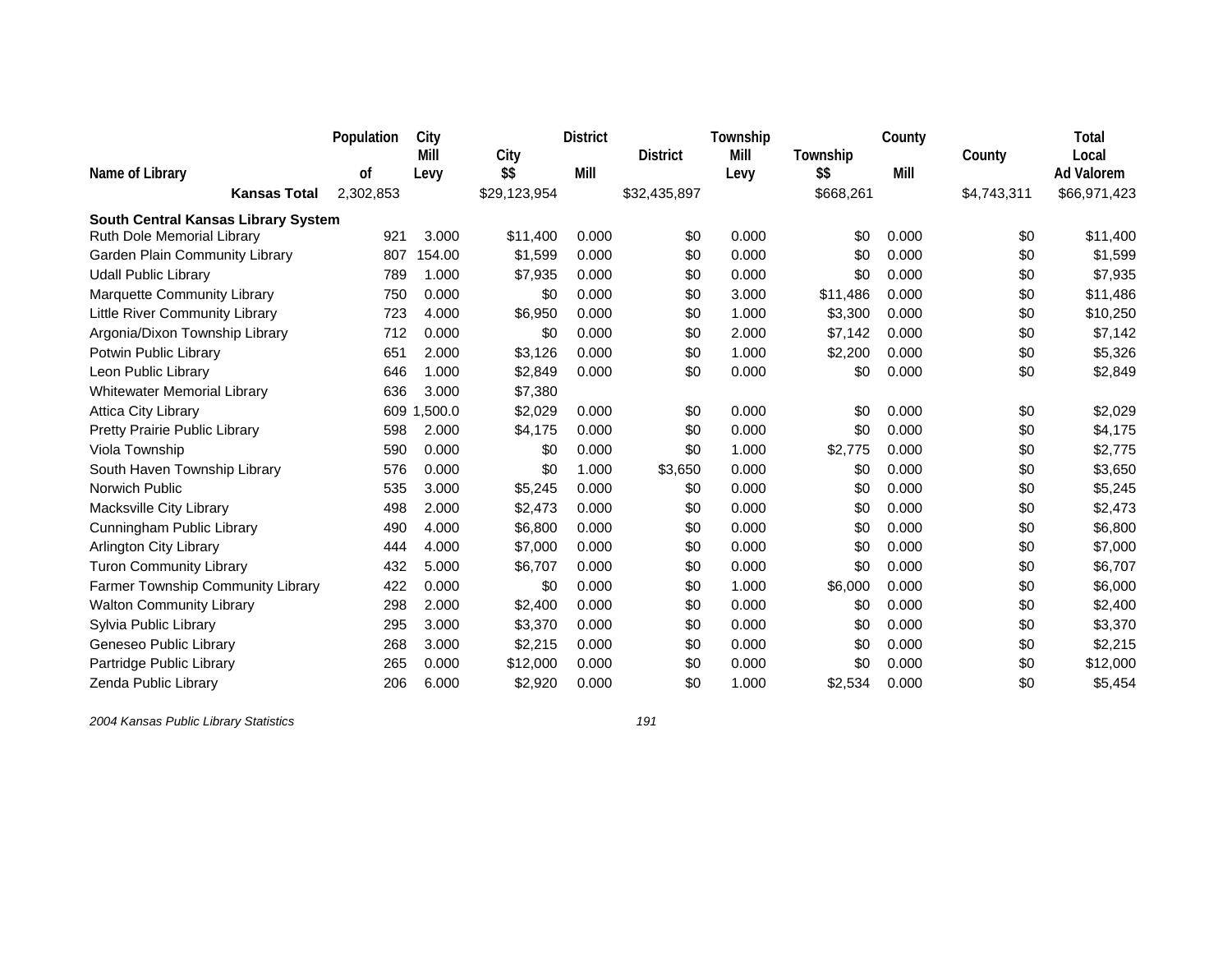| Name of Library                     | Population<br>οt | Citv<br>Mill<br>Levy |       | City<br>\$\$ | <b>District</b><br>Mill | <b>District</b> | Township<br>Mill<br>Levv | Township<br>\$\$ | Countv<br>Mill | Countv      | Total<br>Local<br>Ad Valorem |
|-------------------------------------|------------------|----------------------|-------|--------------|-------------------------|-----------------|--------------------------|------------------|----------------|-------------|------------------------------|
| <b>Kansas Total</b>                 | 2.302.853        |                      |       | \$29,123,954 |                         | \$32,435,897    |                          | \$668,261        |                | \$4,743,311 | \$66,971,423                 |
| South Central Kansas Library System |                  |                      |       |              |                         |                 |                          |                  |                |             |                              |
| <b>Wisner Library</b>               |                  | 202                  | 0.000 | \$343        | 0.000                   | \$0             | 0.000                    | \$0              | 0.000          | \$0         | \$343                        |
| Hardtner Public Library             |                  | 192                  | 6.000 | \$4,402      |                         |                 |                          |                  |                |             |                              |
| <b>System Total</b>                 |                  | 619.382              |       | \$11,182,628 |                         | \$20,756        |                          | \$79,350         |                | \$122,615   | \$11,405,349                 |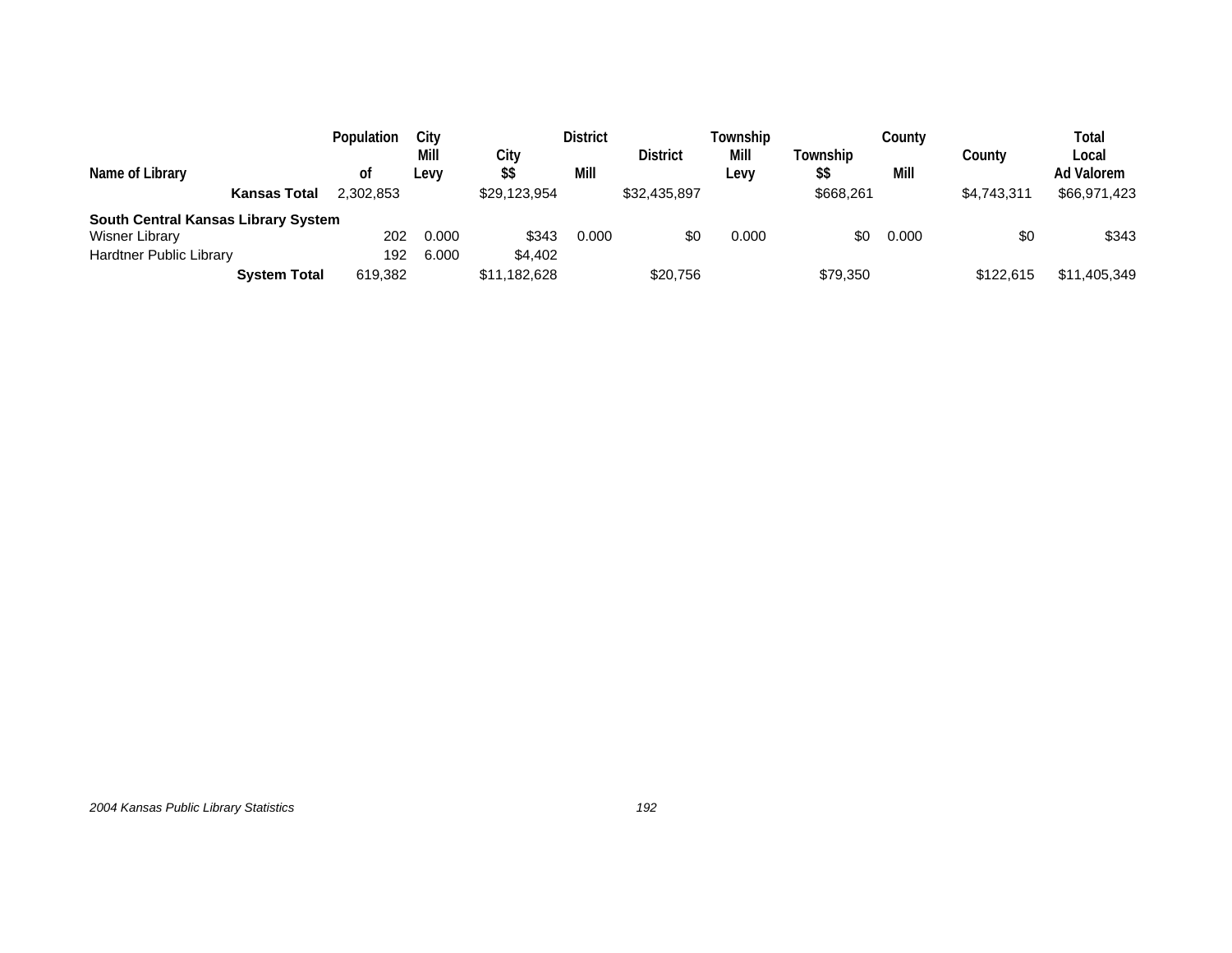|                                        | Population | City  |              | <b>District</b> |                 | Township |           | County |             | Total             |
|----------------------------------------|------------|-------|--------------|-----------------|-----------------|----------|-----------|--------|-------------|-------------------|
|                                        |            | Mill  | City         |                 | <b>District</b> | Mill     | Township  |        | County      | Local             |
| Name of Library                        | 0f         | Levy  | \$\$         | Mill            |                 | Levy     | \$\$      | Mill   |             | <b>Ad Valorem</b> |
| <b>Kansas Total</b>                    | 2,302,853  |       | \$29,123,954 |                 | \$32,435,897    |          | \$668,261 |        | \$4,743,311 | \$66,971,423      |
| <b>Southeast Kansas Library System</b> |            |       |              |                 |                 |          |           |        |             |                   |
| Pittsburg Public Library               | 19,276     | 5.000 | \$514,754    | 0.000           | \$0             | 0.000    | \$0       | 0.000  | \$0         | \$514,754         |
| Independence Public Library            | 13,540     | 3.000 | \$150,677    | 1.000           | \$82,302        | 0.000    | \$0       | 0.000  | \$0         | \$232,979         |
| Parsons Public Library                 | 11,296     | 5.000 | \$225,807    | 0.000           | \$0             | 0.000    | \$0       | 0.000  | \$0         | \$225,807         |
| Coffeyville Public Library             | 10,472     | 6.000 | \$152,567    |                 |                 |          |           |        |             |                   |
| Chanute Public Library                 | 9,053      | 5.000 | \$188,164    |                 |                 |          |           |        |             |                   |
| <b>Coffey County Library</b>           | 8,815      | 0.000 | \$0          | 0.000           | \$0             | 0.000    | \$0       | 2.000  | \$966,711   | \$966,711         |
| Fort Scott Public Library              | 8,065      | 6.000 | \$223,529    | 0.000           | \$0             | 0.000    | \$0       | 0.000  | \$0         | \$223,529         |
| Iola Public Library                    | 6,033      | 5.000 | \$118,412    | 0.000           | \$0             | 0.000    | \$0       | 0.000  | \$0         | \$118,412         |
| Johnston Public Library                | 4,344      | 4.000 | \$69,540     | 0.000           | \$0             | 0.000    | \$0       | 0.000  | \$0         | \$69,540          |
| <b>Garnett Public Library</b>          | 3,388      | 5.000 | \$71,609     |                 |                 |          |           |        |             |                   |
| Columbus Public Library                | 3,286      | 4.000 | \$70,447     | 0.000           | \$0             | 0.000    | \$0       | 0.000  | \$0         | \$70,447          |
| Galena Public Library                  | 3,168      | 5.000 | \$49,611     | 0.000           | \$0             | 0.000    | \$0       | 0.000  | \$0         | \$49,611          |
| Eureka Carnegie Library                | 2,816      | 6.000 | \$75,000     |                 |                 |          |           |        |             |                   |
| <b>Girard Public</b>                   | 2,734      | 8.000 | \$103,867    |                 |                 |          |           |        |             |                   |
| Neodesha/W.A. Rankin Memorial          | 2,734      | 5.000 | \$48,566     | 0.000           | \$0             | 0.000    | \$0       | 0.000  | \$0         | \$48,566          |
| Fredonia Public Library                | 2,520      | 3.000 | \$22,723     | 0.000           | \$0             | 0.000    | \$0       | 0.000  | \$0         | \$22,723          |
| Cherryvale Public Library              | 2,292      | 3.000 | \$16,519     | 0.000           | \$0             | 0.000    | \$0       | 0.000  | \$0         | \$16,519          |
| Caney City Library                     | 2,004      | 0.000 | \$0          | 0.000           | \$0             | 0.000    | \$0       | 0.000  | \$0         | \$0               |
| Oswego Public                          | 1,989      | 4.000 | \$16,500     | 0.000           | \$0             | 0.000    | \$0       | 0.000  | \$0         | \$16,500          |
| Linn County Library District #1        | 1,974      | 0.000 | \$0          | 2.000           | \$32,779        | 0.000    | \$0       | 0.000  | \$0         | \$32,779          |
| Humboldt Public                        | 1,926      |       | \$62,297     |                 | \$0             |          | \$0       |        |             |                   |
| Linn County Library Dist #2            | 1,718      | 0.000 | \$0          | 1.000           | \$104,380       | 0.000    | \$0       | 0.000  | \$0         | \$104,380         |
| <b>Yates Center Public Library</b>     | 1,520      | 9.000 | \$46,000     |                 |                 |          |           |        |             |                   |
| Arma City Library                      | 1,508      | 3.000 | \$18,000     | 0.000           | \$0             | 0.000    | \$0       | 0.000  | \$0         | \$18,000          |
|                                        |            |       |              |                 |                 |          |           |        |             |                   |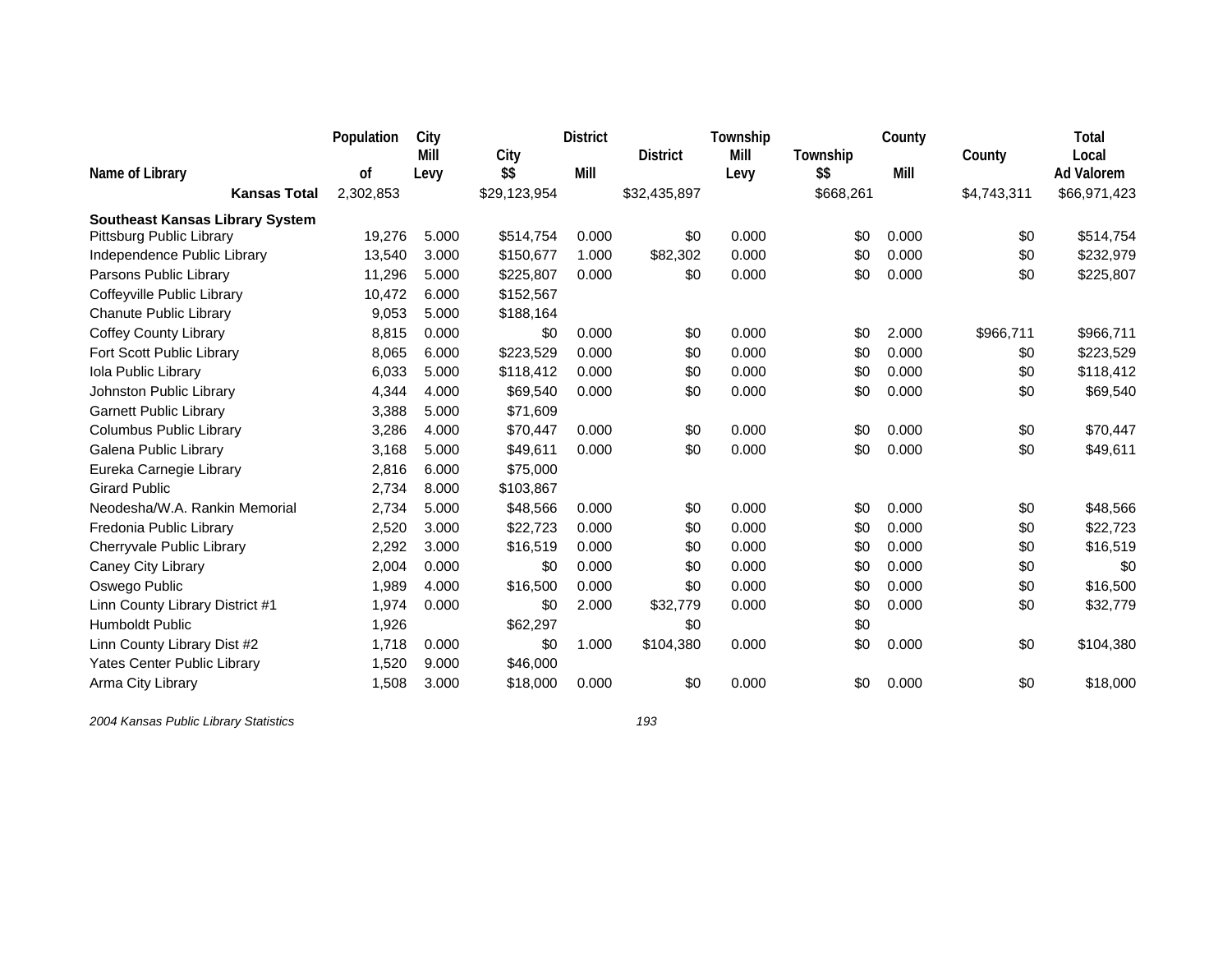|                                         | Population | City          |              | <b>District</b> |                 | Township |           | County |             | Total             |
|-----------------------------------------|------------|---------------|--------------|-----------------|-----------------|----------|-----------|--------|-------------|-------------------|
|                                         |            | Mill          | City         |                 | <b>District</b> | Mill     | Township  |        | County      | Local             |
| Name of Library                         | 0f         | Levy          | \$\$         | Mill            |                 | Levy     | \$\$      | Mill   |             | <b>Ad Valorem</b> |
| <b>Kansas Total</b>                     | 2,302,853  |               | \$29,123,954 |                 | \$32,435,897    |          | \$668,261 |        | \$4,743,311 | \$66,971,423      |
| <b>Southeast Kansas Library System</b>  |            |               |              |                 |                 |          |           |        |             |                   |
| Mound City/Linn County Dist. #4         | 1,443      | 0.000         | \$6,000      | 4.000           | \$50,743        |          |           | 0.000  | \$0         |                   |
| Pleasanton Lincoln Library              |            | 1,381 5,079.0 | \$24,250     |                 |                 |          |           |        |             |                   |
| Sedan Public Library                    | 1,288      | 4.000         | \$14,972     | 0.000           | \$0             | 0.000    | \$0       | 0.000  | \$0         | \$14,972          |
| Chetopa City Library                    | 1,238      | 3.000         | \$11,500     | 0.000           | \$0             | 0.000    | \$0       | 0.000  | \$0         | \$11,500          |
| Erie City Public Library                | 1,178      | 6.000         | \$28,729     | 0.000           | \$0             | 0.000    | \$0       | 0.000  | \$0         | \$28,729          |
| <b>Altamont Public Library</b>          | 1,068      | 3.000         | \$11,080     |                 |                 |          |           |        |             |                   |
| <b>Graves Memorial Library</b>          | 933        | 0.000         | \$0          | 0.000           | \$0             | 2.000    | \$11,719  | 0.000  | \$0         | \$11,719          |
| <b>Madison Public Library</b>           | 822        | 9.000         | \$20,342     | 0.000           | \$0             | 0.000    | \$0       | 0.000  | \$0         | \$20,342          |
| <b>Howard City Library</b>              | 786        | 4.000         | \$7,380      | 0.000           | \$0             | 0.000    | \$0       | 0.000  | \$0         | \$7,380           |
| Weir Public Library                     | 768        | 3.000         | \$8,890      | 0.000           | \$0             | 0.000    | \$0       | 0.000  | \$0         | \$8,890           |
| Cedar Vale Memorial Library             | 689        | 2.000         | \$4,115      |                 |                 |          |           |        |             |                   |
| Moran Public Library                    | 550        | 2.000         | \$2,669      |                 |                 |          |           |        |             |                   |
| Linn County Library Dist. #3            | 507        | 0.000         | \$0          | 4.000           | \$12,621        | 0.000    | \$0       | 0.000  | \$0         | \$12,621          |
| Thayer Friday Reading Club City Library | 499        | 0.000         | \$7,576      | 0.000           | \$0             | 0.000    | \$0       | 0.000  | \$0         | \$7,576           |
| Altoona Public Library                  | 483        | 2.000         | \$1,827      | 0.000           | \$0             | 0.000    | \$0       | 0.000  | \$0         | \$1,827           |
| Moline Public Library                   | 443        | 3.000         | \$2,641      | 0.000           | \$0             | 0.000    | \$0       | 0.000  | \$0         | \$2,641           |
| Mccune City Library                     | 426        | 2.000         | \$2,266      | 0.000           | \$0             | 0.000    | \$0       | 0.000  | \$0         | \$2,266           |
| Edna Public Library                     | 420        | 3.000         | \$3,250      | 0.000           | \$0             | 0.000    | \$375     | 0.000  | \$0         | \$3,625           |
| Mound Valley Library                    | 414        | 3.000         | \$3,313      | 0.000           | \$0             | 0.000    | \$0       | 0.000  | \$0         | \$3,313           |
| Colony City Library                     | 395        | 3.000         | \$2,656      |                 |                 |          |           |        |             |                   |
| Longton Public Library                  | 382        | 2.000         | \$1,006      | 0.000           | \$0             | 0.000    | \$0       | 0.000  | \$0         | \$1,006           |
| <b>Bronson Public Library</b>           | 341        | 6.000         | \$4,123      | 0.000           | \$0             | 0.000    | \$0       | 0.000  | \$0         | \$4,123           |
| Hamilton City Library                   | 328        | 7.000         | \$4,584      | 0.000           | \$0             | 0.000    | \$0       | 0.000  | \$0         | \$4,584           |
| <b>Toronto Public Library</b>           | 296        | 4.000         | \$3,640      | 0.000           | \$0             | 0.000    | \$0       | 0.000  | \$0         | \$3,640           |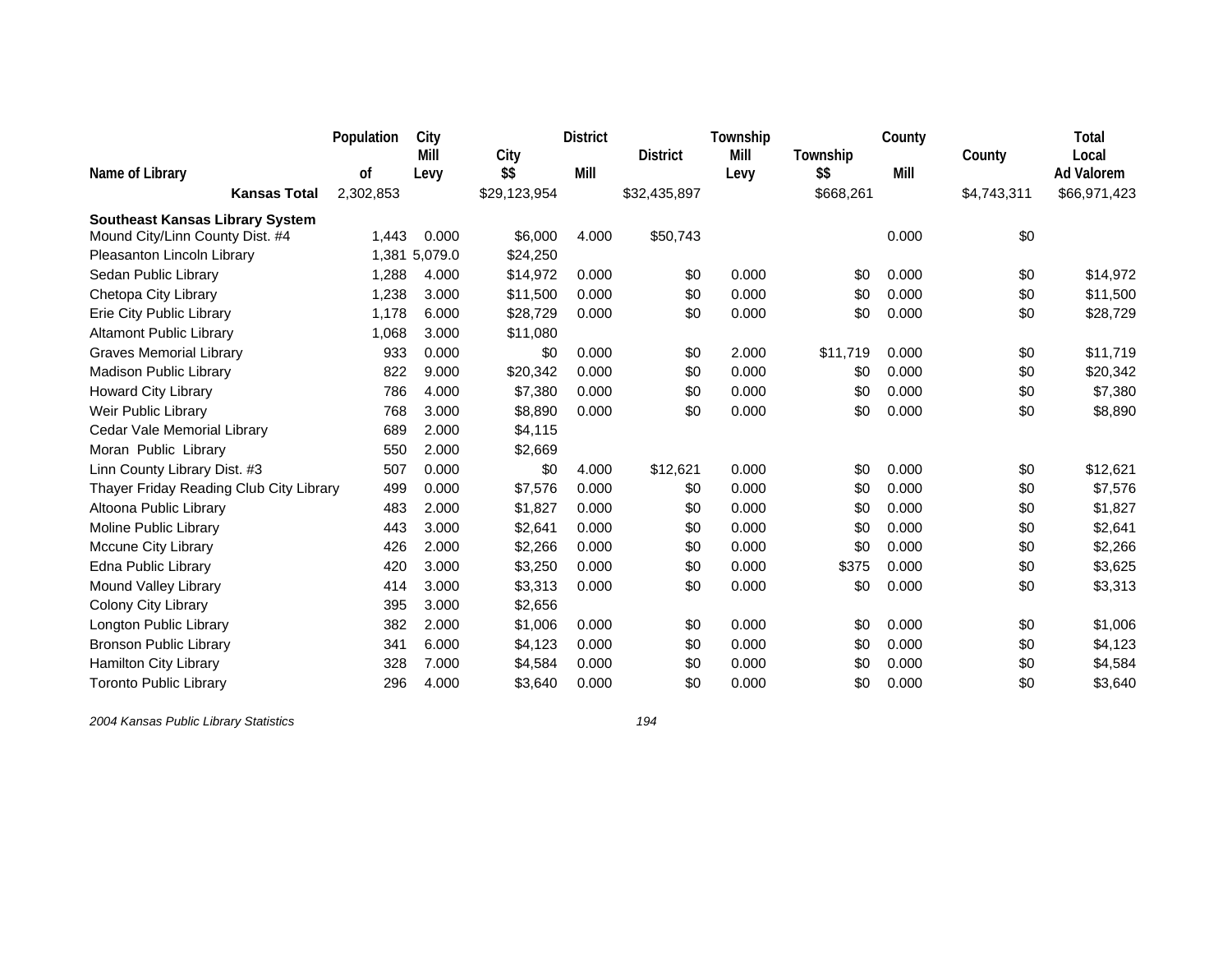|                                        | Population | City         |              | <b>District</b> |                 | Township |                  | County |             | Total                      |
|----------------------------------------|------------|--------------|--------------|-----------------|-----------------|----------|------------------|--------|-------------|----------------------------|
| Name of Library                        | 0t         | Mill<br>Levy | City<br>\$\$ | Mill            | <b>District</b> | Mill     | Township<br>\$\$ | Mill   | County      | Local<br><b>Ad Valorem</b> |
|                                        |            |              |              |                 |                 | Levy     |                  |        |             |                            |
| <b>Kansas Total</b>                    | 2,302,853  |              | \$29,123,954 |                 | \$32,435,897    |          | \$668,261        |        | \$4,743,311 | \$66,971,423               |
| <b>Southeast Kansas Library System</b> |            |              |              |                 |                 |          |                  |        |             |                            |
| <b>Prescott City Library</b>           | 281        | 3.000        | \$2,354      | 0.000           | \$0             | 0.000    | \$0              | 0.000  | \$0         | \$2,354                    |
| Grenola Public                         | 224        | 6.000        | \$3,392      | 0.000           | \$0             | 0.000    | \$0              | 0.000  | \$0         | \$3,392                    |
| <b>Walnut Public Library</b>           | 221        | 3.000        | \$1,637      | 0.000           | \$0             | 0.000    | \$0              | 0.000  | \$0         | \$1,637                    |
| Fall River Public Library              | 153        | 2.000        | \$1,132      |                 |                 |          |                  |        |             |                            |
| Hepler City Library                    | 153        | 000.1        | \$825        | 0.000           | \$0             | 0.000    | \$0              | 0.000  | \$0         | \$825                      |
| Savonburg Public Library               | 91         | 3.000        | \$760        |                 |                 |          |                  |        |             |                            |
| Havana Library                         | 86         | 1.000        | \$400        | 0.000           | \$0             | 0.000    | \$0              | 0.000  | \$0         | \$400                      |
| <b>System Total</b>                    | 144,758    |              | \$2,431,898  |                 | \$282,825       |          | \$12.094         |        | \$966.711   | \$3,693,528                |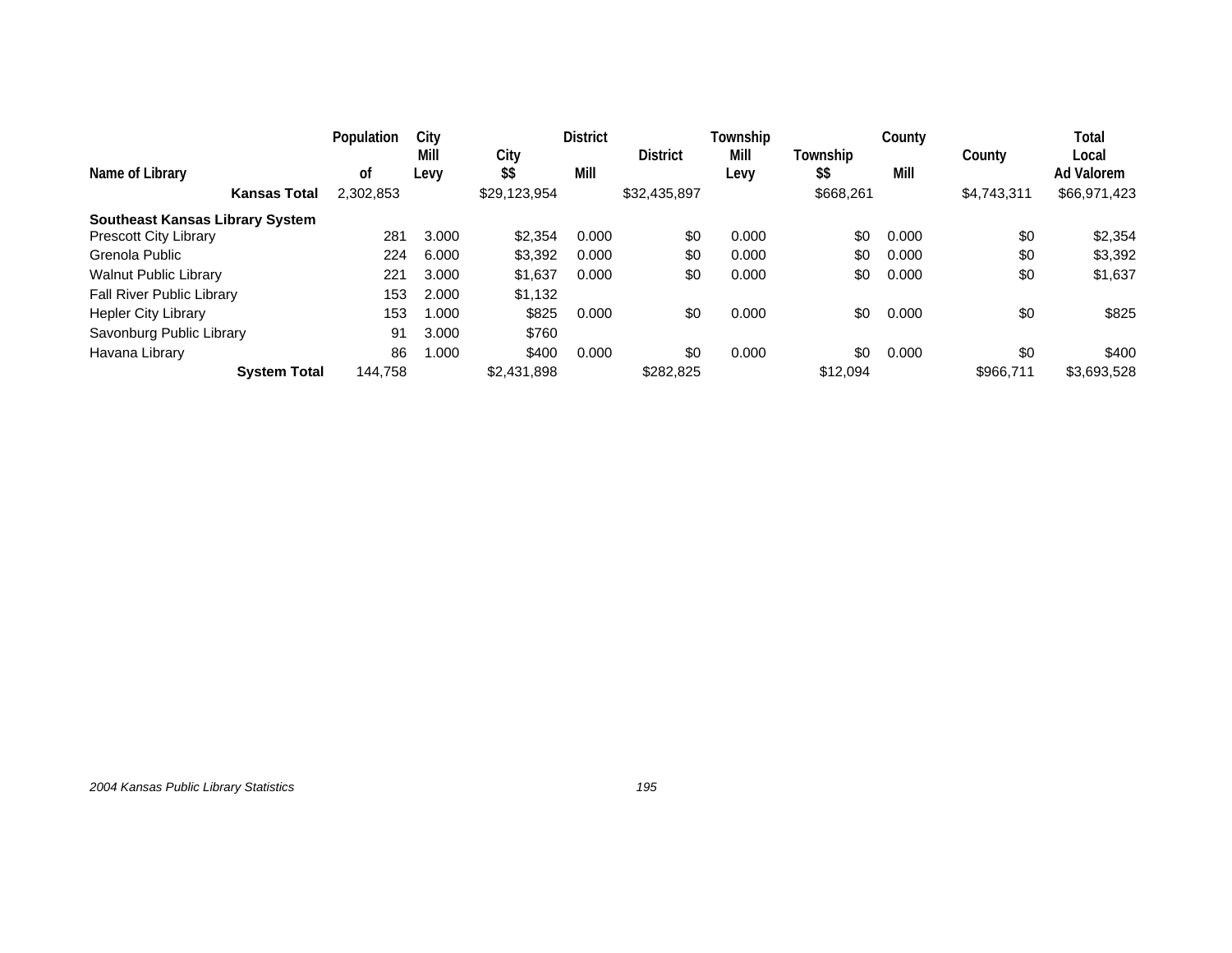|                                        | Population | City  |              | <b>District</b> |                 | Township |           | County |             | Total             |
|----------------------------------------|------------|-------|--------------|-----------------|-----------------|----------|-----------|--------|-------------|-------------------|
|                                        |            | Mill  | City         |                 | <b>District</b> | Mill     | Township  |        | County      | Local             |
| Name of Library                        | 0f         | Levy  | \$\$         | Mill            |                 | Levy     | \$\$      | Mill   |             | <b>Ad Valorem</b> |
| <b>Kansas Total</b>                    | 2,302,853  |       | \$29,123,954 |                 | \$32,435,897    |          | \$668,261 |        | \$4,743,311 | \$66,971,423      |
| <b>Southwest Kansas Library System</b> |            |       |              |                 |                 |          |           |        |             |                   |
| <b>Finney County Public Library</b>    | 39,176     |       |              |                 |                 |          |           | 2.000  | \$692,724   |                   |
| Dodge City Public Library              | 25,568     | 5.000 | \$622,163    | 0.000           | \$0             | 0.000    | \$0       | 0.000  | \$0         | \$622,163         |
| <b>Liberal Memorial Library</b>        | 20,067     | 4.000 | \$407,012    | 0.000           | \$0             | 0.000    | \$0       | 0.000  | \$0         | \$407,012         |
| <b>Grant County Library</b>            | 7,745      | 0.000 | \$0          | 0.000           | \$0             | 0.000    | \$0       | 2.000  | \$428,732   | \$428,732         |
| <b>Stevens County Library</b>          | 5,389      | 0.000 | \$0          | 0.000           | \$0             | 0.000    | \$0       | 1.000  | \$358,562   | \$358,562         |
| <b>Scott County Library</b>            | 4,806      |       | \$0          |                 | \$0             |          | \$0       | 2.000  | \$141,112   | \$141,112         |
| Kearny County Library                  | 4,591      | 0.000 | \$0          | 0.000           | \$0             | 0.000    | \$0       | 0.000  | \$0         | \$0               |
| Elkhart/Morton County Library          | 3,317      | 0.000 | \$0          | 0.000           | \$0             | 0.000    | \$0       | 1.000  | \$210,600   | \$210,600         |
| Haskell Township Library               | 3,049      | 0.000 | \$0          | 0.000           | \$0             | 2.000    | \$71,415  | 0.000  | \$0         | \$71,415          |
| Hamilton County Public Library         | 2,666      | 0.000 | \$0          | 0.000           | \$0             | 0.000    | \$0       | 3.000  | \$129,612   | \$129,612         |
| Wichita County Library                 | 2,447      | 0.000 | \$0          | 0.000           | \$0             | 0.000    | \$0       | 2.000  | \$51,300    | \$51,300          |
| <b>Stanton County Public Library</b>   | 2,404      | 0.000 | \$0          | 0.000           | \$0             | 0.000    | \$0       | 1.000  | \$115,962   | \$115,962         |
| <b>Cimarron City Library</b>           | 2,036      | 6.000 | \$59,710     | 0.000           | \$0             | 0.000    | \$0       | 1.000  | \$25,455    | \$85,165          |
| Dighton/Lane County Library            | 1,946      | 0.000 | \$0          | 0.000           | \$0             | 0.000    | \$0       | 2.000  | \$47,890    | \$47,890          |
| Dudley Township Library                | 1,775      | 0.000 | \$0          | 0.000           | \$0             | 1.000    | \$49,190  | 0.000  | \$0         | \$49,190          |
| Meade Public Library                   | 1,658      | 9.000 | \$56,735     | 0.000           | \$0             | 0.000    | \$0       | 0.000  | \$0         | \$56,735          |
| Montezuma Township Library             | 1,645      | 0.000 | \$0          | 0.000           | \$0             | 1.000    | \$17,366  | 0.000  | \$300       | \$17,666          |
| Kinsley                                | 1,551      | 8.000 | \$47,580     | 0.000           | \$0             | 0.000    | \$0       | 0.000  | \$0         | \$47,580          |
| <b>Greeley County Public Library</b>   | 1,420      | 0.000 | \$0          | 0.000           | \$0             | 0.000    | \$0       |        | \$54,013    | \$54,013          |
| Ness City Public Library               | 1,403      | 6.000 | \$34,159     | 0.000           | \$0             | 0.000    | \$0       | 0.000  | \$0         | \$34,159          |
| Coldwater-Wilmore Regional Library     | 1,200      | 0.000 | \$0          | 0.000           | \$0             | 0.000    | \$0       | 2.000  | \$51,067    | \$51,067          |
| Spearville Township Library            | 1,191      | 0.000 | \$0          | 0.000           | \$0             | 2.000    | \$26,396  | 0.000  | \$0         | \$26,396          |
| Plains Community Library               | 1,180      | 0.000 | \$0          | 2.000           | \$46,922        | 0.000    | \$0       | 0.000  | \$0         | \$46,922          |
| <b>Ashland Library</b>                 | 951        | 4.000 | \$13,230     | 0.000           | \$0             | 0.000    | \$0       | 0.000  | \$0         | \$13,230          |